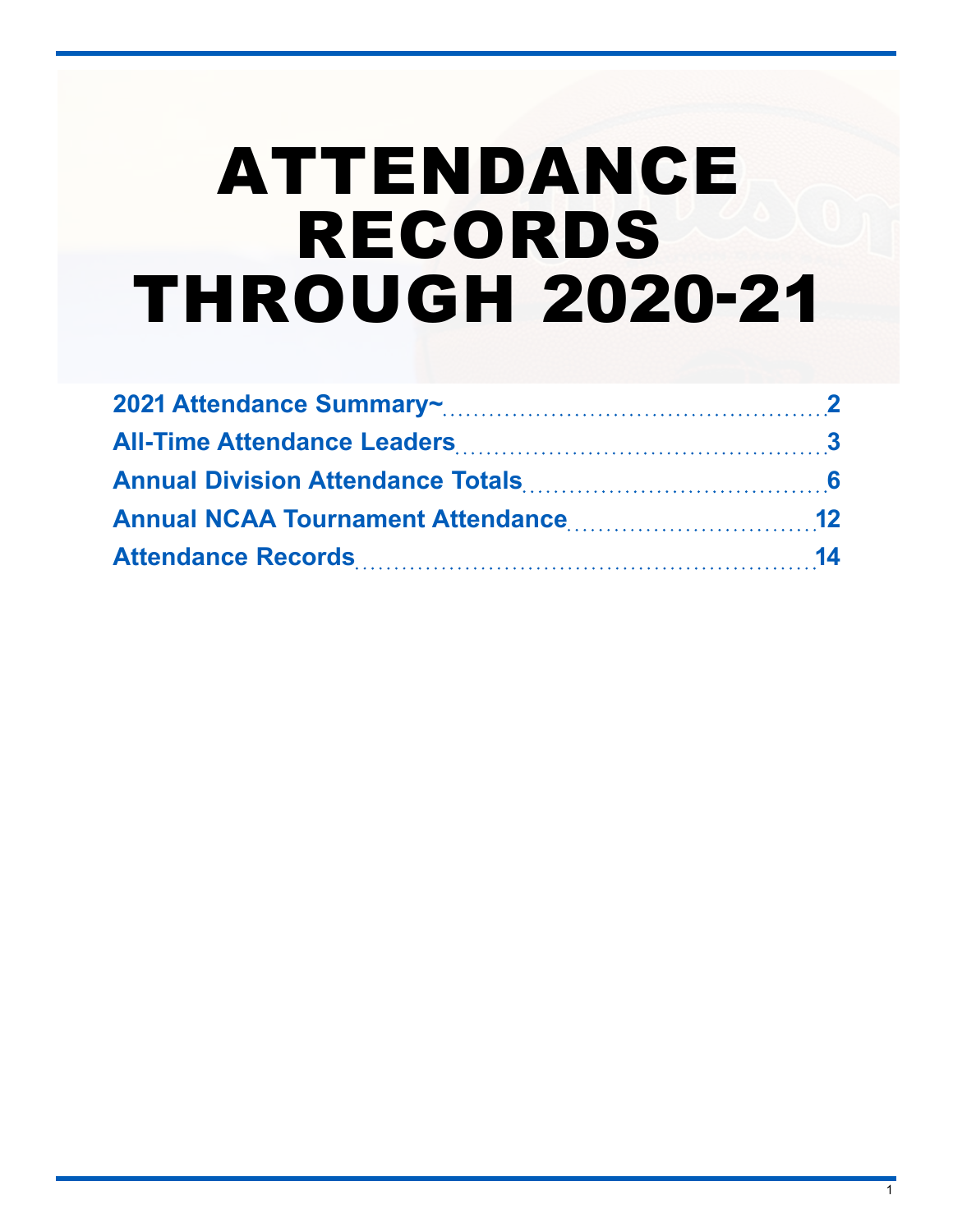# <span id="page-1-0"></span>2021 ATTENDANCE SUMMARY~

### ATTENDANCE TOTALS

| (For All NCAA Varsity Teams)                     |                    |                             |                   |       |                                     |          |
|--------------------------------------------------|--------------------|-----------------------------|-------------------|-------|-------------------------------------|----------|
|                                                  | <b>Total Teams</b> | Games or<br><b>Sessions</b> | <b>Attendance</b> |       | Avg. Change in Total Change in Avg. |          |
| Home Attendance, NCAA Division I                 | 350                | N/A                         | N/A               |       |                                     |          |
| NCAA Championship Tournament                     |                    | 65                          | 173.592           | 2.671 | +173.592                            | $+2,630$ |
| Other Division I Neutral-Site Attendance         |                    | N/A                         | N/A               |       |                                     |          |
| <b>NCAA DIVISION I TOTALS</b>                    | 350                | N/A                         | N/A               |       |                                     |          |
| Home Attendance, NCAA Division II                | 304                | N/A                         | N/A               |       |                                     |          |
| Home Attendance, NCAA Division III               | 424                | N/A                         | N/A               |       |                                     |          |
| Reclassifying Teams                              | 13                 | N/A                         | N/A               |       |                                     |          |
| Neutral-Site Attendance for Divisions II & III   |                    | N/A                         | N/A               |       |                                     |          |
| <b>NCAA Division II Tournament Neutral Sites</b> |                    | 14                          | 6.115             | 437   | $+6.115$                            | $+437$   |
| NCAA Division III Tournament Neutral Sites       |                    |                             |                   | 0     | $-376$                              | $-188$   |
| <b>NATIONAL TOTALS FOR 2020</b>                  | 1.091              | N/A                         | N/A               |       |                                     |          |

*^ Record high. + Tied record; ~Majority of 2020-21 season played with zero or limited capacity attendance due to COVID-19 pandemic. As a result, no official attendance figures were calculated for any teams/conferences for the year.*

### DIVISION I CHAMPIONSHIP TOURNAMENT

| Round                                        | <b>Site</b>                | Att.    | Site                 | Att.  | <b>Site</b>                | Att.  | Site                 | Att.  |
|----------------------------------------------|----------------------------|---------|----------------------|-------|----------------------------|-------|----------------------|-------|
| <b>First Four</b>                            | Indiana U.                 | 232     | Purdue U.            | 1,035 | Indiana U.                 | 287   | Purdue U.            | 1,292 |
| <b>First Round</b>                           | Hinkle Fieldhouse          | 1,002   | BankersLife Arena    | 2,199 | Farmers Coliseum           | 968   | Lucas Oil Stadium    | 5,837 |
|                                              | Indiana U.                 | 424     | Purdue U.            | 1,112 | Hinkle Fieldhouse          | 1,072 | BankersLife Arena    | 2,157 |
|                                              | Farmers Coliseum           | 972     | Indiana U.           | 444   | Lucas Oil Stadium N. 6.596 |       | Purdue U.            | 1,182 |
|                                              | Hinkle Fieldhouse          | 1,038   | BankersLife Arena    | 3,430 | Farmers Coliseum           | 873   | Lucas Oil Stadium S. | 6,390 |
|                                              | Hinkle Fieldhouse          | 1,061   | BankersLife Arena    | 2,191 | Farmers Coliseum           | 961   | Lucas Oil Stadium S. | 6.512 |
|                                              | Indiana U.                 | 433     | Purdue U.            | 1,307 | Hinkle Fieldhouse          | 1,037 | Bankers Life Arena   | 2,163 |
|                                              | <b>Farmers Coliseum</b>    | 986     | Indiana U.           | 454   | Lucas Oil Stadium S.       | 5,984 | Purdue U.            | 1,032 |
|                                              | Hinkle Fieldhouse          | 1,068   | BankersLife Arena    | 3,528 | Lucas Oil Stadium N. 5,764 |       |                      |       |
| Second Round                                 | Hinkle Fieldhouse          | 1,098   | BankersLife Arena    | 3,670 | Hinkle Fieldhouse          | 1,053 | BankersLife Arena    | 2,383 |
|                                              | <b>Farmers Coliseum</b>    | 979     | Lucas Oil Stadium S. | 7.186 | Hinkle Fieldhouse          | 1,038 | BankersLife Arena    | 2,208 |
|                                              | Hinkle Fieldhouse          | 1,042   | BankersLife Arena    | 3,565 | Hinkle Fieldhouse          | 1,058 | BankersLife Arena    | 2,209 |
|                                              | Farmers Coliseum           | 989     | Lucas Oil Stadium S. | 5,546 | Hinkle Fieldhouse          | 1,927 | BankersLife Arena    | 2,226 |
| Regional Semifinals                          | Hinkle Fieldhouse          | 1,053   | BankersLife Arena    | 3,639 | Hinkle Fieldhouse          | 1,046 | BankersLife Arena    | 3,630 |
|                                              | Hinkle Fieldhouse          | 1.060   | BankersLife Arena    | 3,645 | Hinkle Fieldhouse          | 1,055 | BankersLife Arena    | 3,460 |
| Regional Finals<br><b>Final Four</b>         | Lucas Oil Stadium S.       | 7.519   | Lucas Oil Stadium N. | 6.550 | Lucas Oil Stadium S. 7,515 |       | Lucas Oil Stadium N. | 6,166 |
| <b>National Semifinals</b>                   | Lucas Oil Stadium S. 8.131 |         |                      |       |                            |       |                      |       |
| <b>National Final</b>                        | Lucas Oil Stadium S.       | 7,923   |                      |       |                            |       |                      |       |
| <b>Final Four Total</b>                      |                            | 16,054  |                      |       |                            |       |                      |       |
| <b>Total Tournament</b><br><b>Attendance</b> |                            | 173,592 |                      |       |                            |       |                      |       |
| <b>Average per Session</b>                   |                            | 2,671   |                      |       |                            |       |                      |       |

*~Majority of 2020-21 season played with zero or limited capacity attendance due to COVID-19 pandemic. As a result, no official attendance figures were calculated for any teams/conferences for the year.*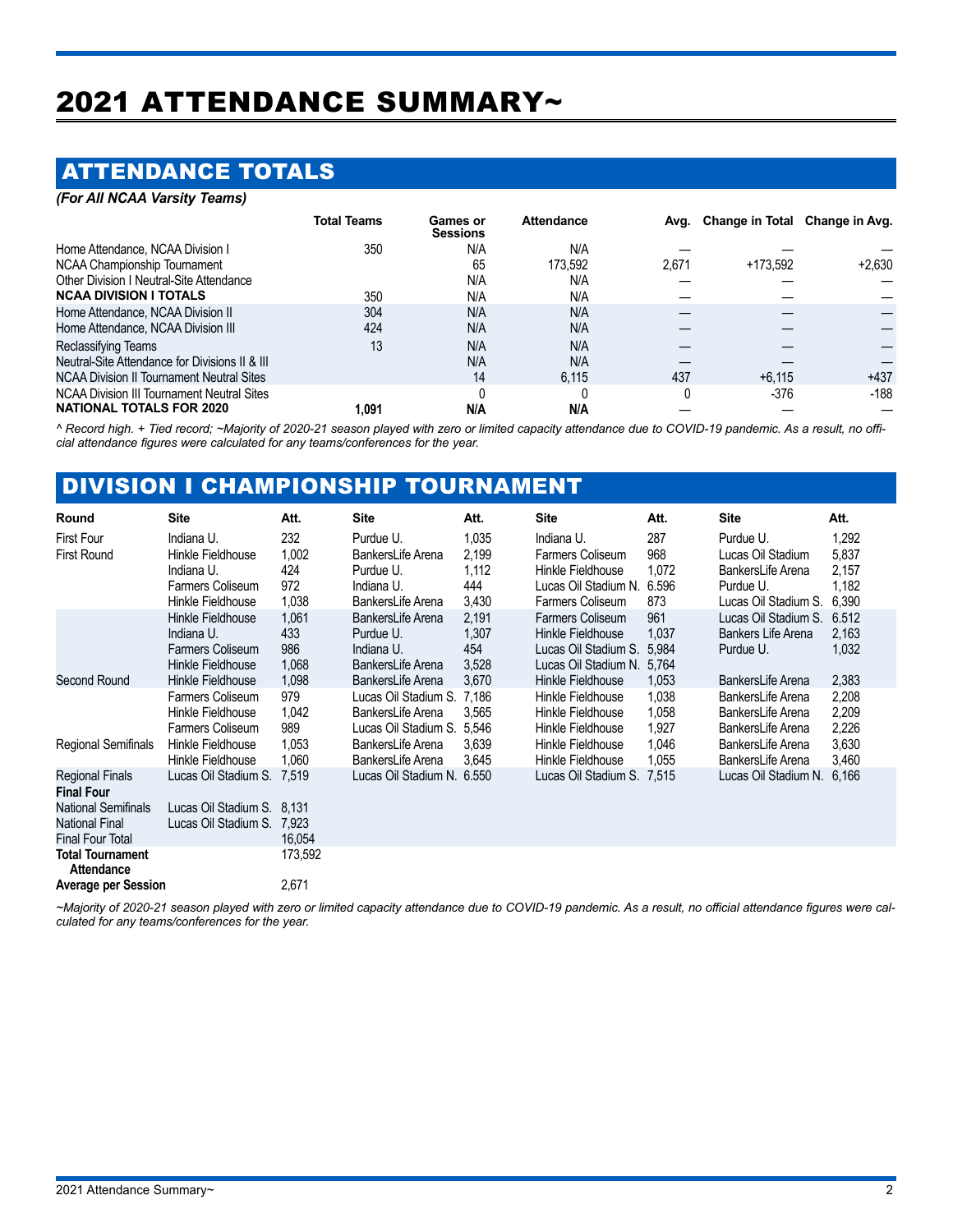# <span id="page-2-0"></span>ALL-TIME ATTENDANCE LEADERS

## ALL DIVISIONS

#### National Figures by Total Attendance

| Year | Teams | <b>Attendance</b> | Average |
|------|-------|-------------------|---------|
| 2008 | 1.017 | 33.396.316        | 2.393   |
| 2009 | 1.017 | 33.111.020        | 2.365   |
| 2013 | 1.040 | 32.869.227        | 2,278   |
| 2007 | 982   | 32.835.863        | 2.449   |
| 2010 | 1,033 | 32,820,701        | 2,302   |
| 2012 | 1,030 | 32,781,399        | 2,292   |
| 2011 | 1.027 | 32,631,817        | 2,301   |
| 2015 | 1,060 | 32,510,647        | 2,195   |
| 2014 | 1,050 | 32,510,167        | 2,240   |
| 2016 | 1,067 | 32,382,283        | 2,168   |
| 2017 | 1.075 | 31.859.477        | 2,107   |
| 2019 | 1.074 | 31.401.424        | 2.036   |
| 2018 | 1,068 | 31,277,480        | 2,021   |
| 2006 | 984   | 30,939,715        | 2,351   |
| 2004 | 981   | 30,760,510        | 2,355   |

#### National Figures by Average **ATTENDANCE**

| Year | <b>Teams</b> | <b>Attendance</b> | Average |
|------|--------------|-------------------|---------|
| 1990 | 767          | 28.740.819        | 2,860   |
| 1989 | 772          | 28,270,260        | 2,814   |
| 1991 | 796          | 29,249,583        | 2,796   |
| 1988 | 761          | 27,452,948        | 2,777   |
| 1980 | 715          | 24,861,722        | 2,765   |
| 1979 | 718          | 24.482.516        | 2,757   |
| 1992 | 813          | 29,378,161        | 2,747   |
| 1981 | 730          | 25,159,358        | 2,737   |
| 1984 | 750          | 26,271,613        | 2,728   |
| 1982 | 741          | 25,416,017        | 2,727   |

### DIVISION I

#### National Figures by Total Attendance

| 328<br>28,135,901<br>5,524 |
|----------------------------|
|                            |
| 27,876,649<br>345<br>5,129 |
| 330<br>27,767,111<br>5,378 |
| 325<br>27.705.912<br>5,548 |
| 338<br>27,691,051<br>5,190 |
| 335<br>27.626.165<br>5,237 |
| 334<br>27.539.459<br>5,245 |
| 345<br>27.519.856<br>5,014 |
| 345<br>27.422.615<br>4.939 |
| 346<br>27.234.610<br>4.914 |
| 27,001,383<br>351<br>4,659 |
| 347<br>26,983,888<br>4,799 |
| 4,693<br>351<br>26.853.674 |
| 4,689<br>350<br>25,925,284 |
| 326<br>25.808.346<br>5,426 |
| 326<br>25.548.468<br>5.443 |
|                            |

#### **NATIONAL FIGURES BY AVERAGE ATTENDANCE**

| Year | Teams | <b>Attendance</b> | Average |
|------|-------|-------------------|---------|
| 1991 | 295   | 23,777,437        | 5,735   |
| 1990 | 292   | 23,581,823        | 5,721   |
| 1992 | 298   | 23,893,993        | 5,643   |
| 1995 | 302   | 23,560,495        | 5,641   |
| 1993 | 298   | 23,321,655        | 5,635   |
| 1996 | 305   | 23,542,652        | 5,588   |
| 1994 | 301   | 23,275,158        | 5,571   |
| 1989 | 293   | 23,059,429        | 5,565   |
| 2007 | 325   | 27,705,912        | 5,548   |
| 2008 | 328   | 28,135,901        | 5.524   |

#### Conference Leaders by Total **ATTENDANCE**

| Conference            | Season       | Teams | Attendance | Average |
|-----------------------|--------------|-------|------------|---------|
| Big East              | 12007        | 16    | 3,259,992  | 11,164  |
| Big Ten               | 12015        | 14    | 3,195,137  | 12,781  |
| Big East              | †2011        | 16    | 3,170,540  | 11,323  |
| <b>Big East</b>       | 12010        | 16    | 3,138,877  | 11,014  |
| Big East              | 12012        | 16    | 3,133,782  | 10,881  |
| Big Ten               | <b>†2019</b> | 14    | 3,121,962  | 12,691  |
| Big Ten               | †2017        | 14    | 3,119,823  | 12,235  |
| Big Ten               | <b>†2016</b> | 14    | 3,105,265  | 12,675  |
| Big Ten               | <b>†2018</b> | 14    | 3,098,134  | 12,197  |
| Big East              | 12009        | 16    | 3,079,561  | 10,882  |
| <b>Atlantic Coast</b> | 2015         | 15    | 3,069,296  | 11,368  |
| Big East              | 12008        | 16    | 3,054,190  | 11,147  |
| <b>Atlantic Coast</b> | 2017         | 15    | 3,005,685  | 11,257  |
| Big Ten               | 12020        | 14    | 2,999,244  | 12,709  |
| <b>Atlantic Coast</b> | 2016         | 15    | 2,974,933  | 11,312  |
| <b>Big East</b>       | 12006        | 16    | 2,964,418  | 11,061  |
| <b>Atlantic Coast</b> | 2019         | 15    | 2,957,064  | 10,912  |
| Big Ten               | 12013        | 12    | 2,937,630  | 13,114  |
| Big Ten               | 12014        | 12    | 2,896,322  | 13,534  |
| Big Ten               | 2012         | 12    | 2,856,785  | 12,868  |
|                       |              |       |            |         |

#### Conference Leaders by Average **ATTENDANCE**

| Conference | Season       | Teams | <b>Attendance</b> | Average |
|------------|--------------|-------|-------------------|---------|
| Big Ten    | †2014        | 12    | 2,896,322         | 13,534  |
| Big Ten    | <b>†1990</b> | 10    | 2,017,407         | 13,449  |
| Big Ten    | <b>†2000</b> | 11    | 2,255,913         | 13,428  |
| Big Ten    | <b>+2001</b> | 11    | 2.342.022         | 13,383  |
| Big Ten    | 12002        | 11    | 2,258,255         | 13,362  |
| Big Ten    | †1999        | 11    | 2,204,556         | 13,361  |
| Big Ten    | 12013        | 12    | 2,937,630         | 13,114  |
| Big Ten    | †1991        | 10    | 2,042,836         | 13,095  |
| Big Ten    | 12008        | 11    | 2,517,685         | 12,978  |
| Big Ten    | <b>+2012</b> | 12    | 2.856.785         | 12,868  |
| Big Ten    | †1992        | 10    | 1,994,144         | 12,865  |
| Big Ten    | <b>†2011</b> | 11    | 2,475,440         | 12,826  |
| Big Ten    | <b>†2004</b> | 11    | 2,122,586         | 12,787  |
| Big Ten    | 12015        | 14    | 3,195,137         | 12,781  |
| Big Ten    | <b>†1996</b> | 11    | 2,106,810         | 12,769  |
| Big Ten    | <b>†2007</b> | 11    | 2,564,662         | 12,760  |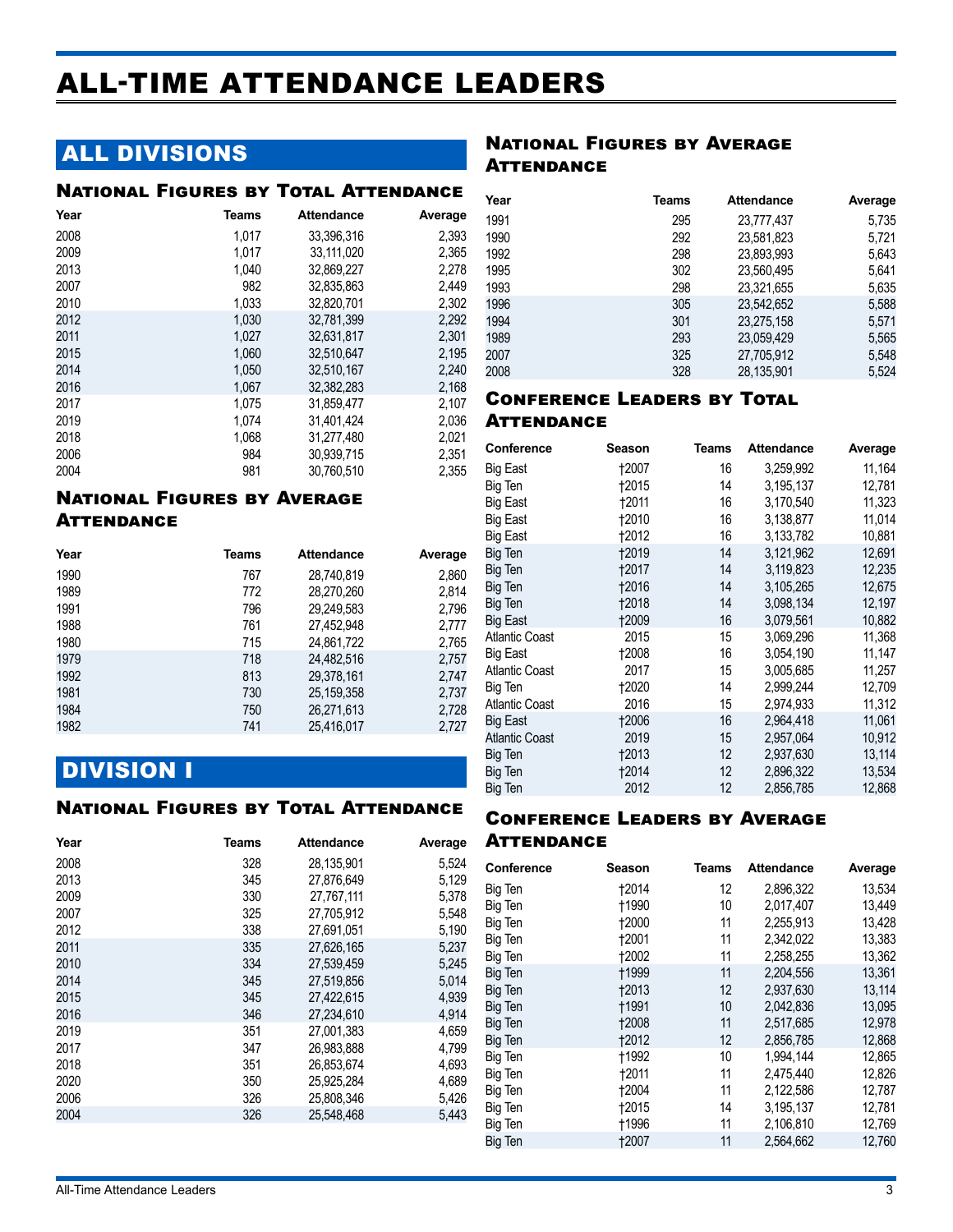| Conference | Season       | Teams | <b>Attendance</b> | Average |
|------------|--------------|-------|-------------------|---------|
| Big Ten    | <b>+1993</b> | 11    | 2.163.693         | 12.728  |
| Big Ten    | <b>+2020</b> | 14    | 2.999.244         | 12.709  |
| Big Ten    | <b>t1995</b> | 11    | 2.058.763         | 12.708  |
| Big Ten    | †1994        | 11    | 2,107,600         | 12.696  |

#### Team Leaders by Total Attendance

| Team       | <b>Season</b> | Games | <b>Attendance</b> | Avgerage |
|------------|---------------|-------|-------------------|----------|
| Syracuse   | †1989         | 19    | 537,949           | 28,313   |
| Syracuse   | <b>†1986</b>  | 19    | 498,850           | 26,255   |
| Syracuse   | <b>†1991</b>  | 17    | 497,179           | 29,246   |
| Syracuse   | <b>†1990</b>  | 16    | 478,686           | 29,918   |
| Syracuse   | <b>†1987</b>  | 19    | 474,214           | 24,959   |
| Syracuse   | <b>†2007</b>  | 22    | 473,353           | 21,516   |
| Syracuse   | <b>†2014</b>  | 18    | 472,550           | 26,253   |
| Syracuse   | <b>†1988</b>  | 16    | 461,223           | 28,826   |
| Syracuse   | <b>†1992</b>  | 17    | 460.752           | 27,103   |
| Louisville | <b>t2011</b>  | 21    | 458.463           | 21,832   |
| Syracuse   | 12012         | 19    | 448,736           | 23,618   |
| Kentucky   | <b>†2015</b>  | 19    | 447,378           | 23,854   |
| Syracuse   | 12008         | 22    | 447,587           | 20,345   |
| Syracuse   | 2017          | 21    | 444.809           | 21,181   |
| Kentucky   | 12010         | 18    | 433,989           | 24,111   |
| Louisville | 2012          | 20    | 430,052           | 21,503   |
| Syracuse   | 2015          | 18    | 429,378           | 23,854   |
| Kentucky   | 2012          | 18    | 426,978           | 23,721   |
| Kentucky   | 1986          | 19    | 426,740           | 22,460   |
| Syracuse   | <b>†2013</b>  | 19    | 426,347           | 22,439   |

#### Team Leaders by Average Attendance

| Team     | Season       | Games | <b>Attendance</b> | Average |
|----------|--------------|-------|-------------------|---------|
| Syracuse | †1990        | 16    | 478,686           | 29,918  |
| Syracuse | †1991        | 17    | 497,179           | 29,246  |
| Syracuse | †1988        | 16    | 461,223           | 28,826  |
| Syracuse | †1989        | 19    | 537,949           | 28,313  |
| Syracuse | †1992        | 17    | 460,752           | 27,103  |
| Syracuse | <b>†1986</b> | 19    | 498,850           | 26,255  |
| Syracuse | †2014        | 18    | 472,550           | 26,253  |
| Syracuse | <b>†1985</b> | 15    | 388,049           | 25,870  |
| Syracuse | <b>†1993</b> | 16    | 405,620           | 25,351  |
| Syracuse | †1987        | 19    | 474,214           | 24,959  |
| Syracuse | †1994        | 17    | 419,039           | 24,649  |
| Syracuse | <b>†1995</b> | 16    | 387,925           | 24,245  |
| Kentucky | 12010        | 18    | 433,989           | 24,111  |
| Kentucky | †1998        | 12    | 287,354           | 23,946  |
| Kentucky | 1993         | 16    | 382,869           | 23,929  |
| Kentucky | <b>†1996</b> | 13    | 310,633           | 23,895  |
| Syracuse | <b>†2015</b> | 18    | 429,378           | 23,854  |
| Kentucky | 1995         | 13    | 309,477           | 23,806  |
| Kentucky | †1997        | 13    | 309,457           | 23,804  |
| Kentucky | <b>†1983</b> | 15    | 356,776           | 23,785  |
| Kentucky | <b>†1984</b> | 16    | 380,453           | 23,778  |

# DIVISION II

#### National Figures by Total Attendance

| Year | Teams | <b>Attendance</b> | Average |
|------|-------|-------------------|---------|
| 1977 | 177   | 3.846.907         | 1.811   |
| 1981 | 190   | 3.543.766         | 1.486   |
| 1992 | 214   | 3.395.684         | 1.188   |

| Year | Teams | Attendance | Average |
|------|-------|------------|---------|
| 1991 | 204   | 3,388,278  | 1.221   |
| 1983 | 195   | 3,364,184  | 1.324   |
| 1982 | 190   | 3.329.518  | 1,391   |
| 1980 | 177   | 3,324,670  | 1.479   |
| 1979 | 172   | 3,295,149  | 1,535   |
| 1994 | 243   | 3,219,979  | 1,036   |
| 1993 | 220   | 3,201,765  | 1,145   |
|      |       |            |         |

#### National Figures by Average **ATTENDANCE**

| Year | Teams | <b>Attendance</b> | Average |
|------|-------|-------------------|---------|
| 1977 | 177   | 3,846,907         | 1.811   |
| 1979 | 172   | 3,295,149         | 1,535   |
| 1978 | 173   | 3,168,419         | 1,515   |
| 1981 | 190   | 3,543,766         | 1,486   |
| 1980 | 177   | 3,324,670         | 1,479   |
| 1982 | 190   | 3,329,518         | 1,391   |
| 1983 | 195   | 3,364,184         | 1,324   |
| 1984 | 189   | 3,199,307         | 1,306   |
| 1989 | 189   | 3,157,464         | 1,273   |
| 1985 | 181   | 2,988,083         | 1.255   |

#### Conference Leaders by Total **ATTENDANCE**

| <b>Conference</b>       | Season       |    | <b>Teams Attendance</b> | Average |
|-------------------------|--------------|----|-------------------------|---------|
| North Central           | <b>†1992</b> | 10 | 482.213                 | 3,014   |
| North Central           | †1991        | 10 | 438.746                 | 2,868   |
| North Central           | †1989        | 10 | 438.403                 | 2,923   |
| North Central           | †1990        | 10 | 436.292                 | 2,889   |
| North Central           | †1988        | 10 | 413.956                 | 2.797   |
| <b>North Central</b>    | <b>†1993</b> | 10 | 408.624                 | 2.919   |
| Central Intercollegiate | 1990         | 14 | 395.884                 | 2,262   |
| <b>North Central</b>    | <b>†1987</b> | 10 | 393.940                 | 2,626   |
| <b>North Central</b>    | †1984        | 10 | 392.154                 | 2,801   |
| Central Intercollegiate | 1991         | 14 | 384.978                 | 2.139   |

#### Conference Leaders by Average **ATTENDANCE**

| <b>Conference</b> | Season       |    | <b>Teams Attendance</b> | Average |
|-------------------|--------------|----|-------------------------|---------|
| North Central     | †1992        | 10 | 482.213                 | 3.014   |
| North Central     | †1989        | 10 | 438,403                 | 2.923   |
| North Central     | †1993        | 10 | 408.624                 | 2.919   |
| North Central     | +1990        | 10 | 436.292                 | 2,889   |
| North Central     | †1991        | 10 | 438.746                 | 2,868   |
| North Central     | <b>†1981</b> | 8  | 312.410                 | 2,840   |
| North Central     | <b>t1984</b> | 10 | 392,154                 | 2,801   |
| North Central     | <b>†1988</b> | 10 | 413.956                 | 2,797   |
| Mid-Continent     | <b>t1980</b> | 5  | 189.193                 | 2,782   |
| North Central     | 1980         | 8  | 302.752                 | 2.778   |

#### Team Leaders by Total Attendance

| Team              | Season       |    | Games Attendance | Average |
|-------------------|--------------|----|------------------|---------|
| Norfolk St.       | †1984        | 18 | 119.925          | 6,663   |
| Southeast Mo. St. | <b>†1989</b> | 21 | 106.102          | 5,052   |
| Southeast Mo. St. | †1988        | 20 | 104.538          | 5.227   |
| Norfolk St.       | †1983        | 17 | 101.854          | 5.991   |
| Southeast Mo. St. | <b>†1990</b> | 19 | 100,448          | 5,287   |
| Norfolk St.       | <b>†1985</b> | 16 | 97.854           | 6,116   |
| Norfolk St.       | +1979        | 19 | 97.700           | 4,984   |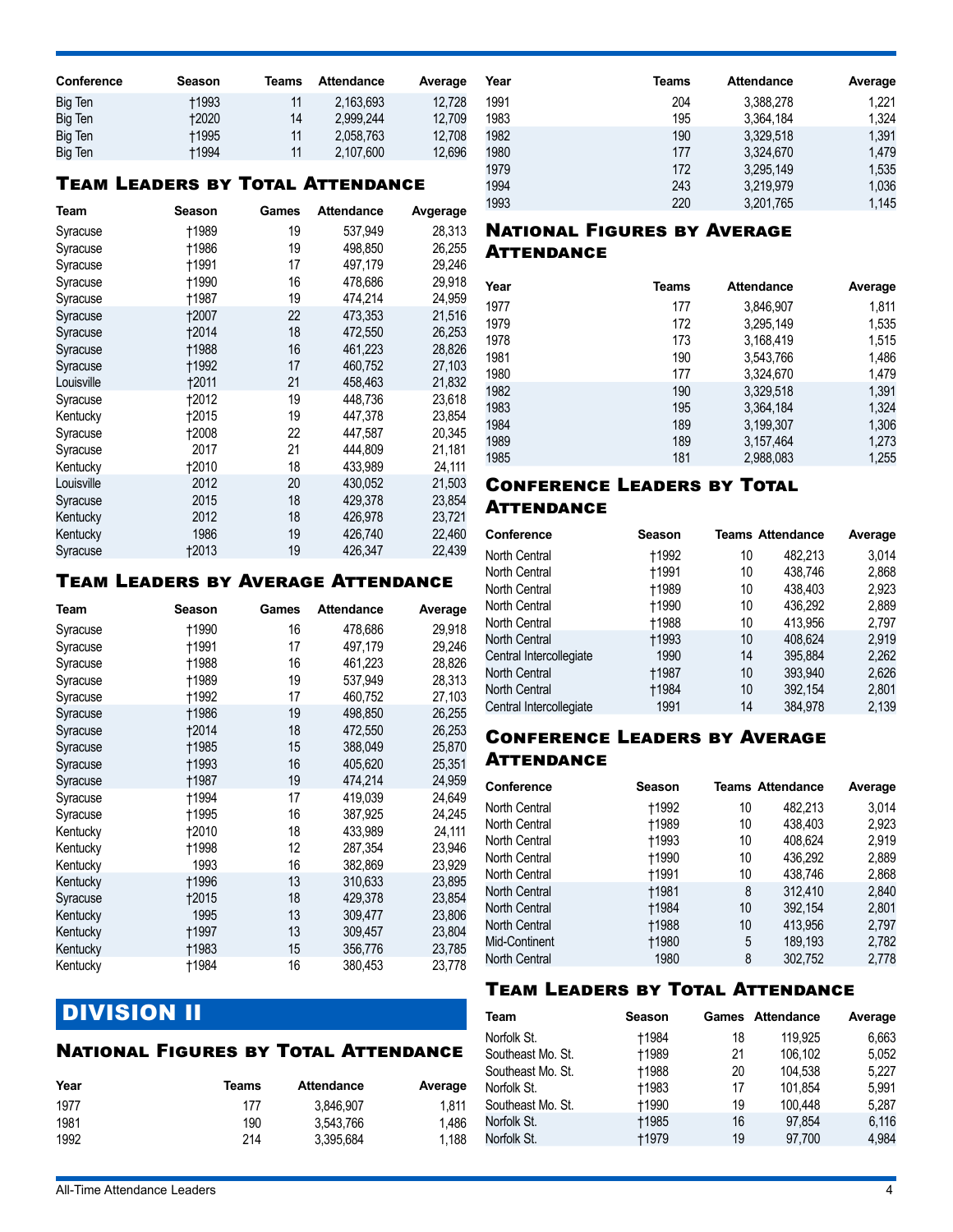| Team             | Season |    | Games Attendance | Average |
|------------------|--------|----|------------------|---------|
| Ky. Wesleyan     | 1984   | 19 | 96.344           | 5.071   |
| North Dakota St. | 1983   | 15 | 90.850           | 6.057   |
| Ky. Wesleyan     | 1985   | 19 | 88.612           | 4.664   |

#### Team Leaders by Average Attendance

| Team              | Season       |    | Games Attendance | Average |
|-------------------|--------------|----|------------------|---------|
| Norfolk St.       | †1984        | 18 | 119.925          | 6,663   |
| Norfolk St.       | †1985        | 16 | 97,854           | 6,116   |
| North Dakota St.  | +1983        | 15 | 90,850           | 6,057   |
| Norfolk St.       | 1983         | 17 | 101,854          | 5,991   |
| Southeast Mo. St. | †1991        | 16 | 85.927           | 5,370   |
| South Dakota St.  | <b>†1998</b> | 16 | 85.599           | 5,350   |
| North Dakota St.  | †1981        | 13 | 69.000           | 5,308   |
| Southeast Mo. St. | <b>t1990</b> | 19 | 100.448          | 5,287   |
| North Dakota St.  | 1984         | 15 | 79.000           | 5,267   |
| Southeast Mo. St. | †1988        | 20 | 104.538          | 5.227   |

### **DIVISION III**

#### National Figures by Total Attendance

| Year | Teams | <b>Attendance</b> | Average |
|------|-------|-------------------|---------|
| 1977 | 295   | 2,881,400         | 912     |
| 1978 | 299   | 2,632,678         | 816     |
| 1979 | 289   | 2,427,688         | 770     |
| 1980 | 277   | 2,387,142         | 783     |
| 1984 | 286   | 2,233,340         | 701     |
| 1982 | 278   | 2,183,895         | 711     |
| 1983 | 286   | 2,148,736         | 685     |
| 1981 | 276   | 2,132,000         | 693     |
| 1985 | 290   | 2,081,452         | 629     |
| 1986 | 293   | 2,053,693         | 615     |

#### **NATIONAL FIGURES BY AVERAGE ATTENDANCE**

| Year | Teams | <b>Attendance</b> | Average |
|------|-------|-------------------|---------|
| 1977 | 295   | 2,881,400         | 912     |
| 1978 | 299   | 2,632,678         | 816     |
| 1980 | 277   | 2,387,142         | 783     |
| 1979 | 289   | 2,427,688         | 770     |
| 1982 | 278   | 2,183,895         | 711     |
| 1984 | 286   | 2,233,340         | 701     |
| 1981 | 276   | 2,132,000         | 693     |
| 1983 | 286   | 2,148,736         | 685     |
| 1985 | 290   | 2,081,452         | 629     |
| 1986 | 293   | 2,053,693         | 615     |

#### Conference Leaders by Total **ATTENDANCE**

| <b>Conference</b>                 | Season       |    | <b>Teams Attendance</b> | Average |
|-----------------------------------|--------------|----|-------------------------|---------|
| Wisconsin State University        | +1979        | 9  | 183.122                 | 1.621   |
| Wisconsin State University        | <b>+1990</b> | 9  | 170.276                 | 1,362   |
| Wisconsin State University        | <b>t1986</b> | 9  | 164.207                 | 1,368   |
| <b>Wisconsin State University</b> | <b>t1982</b> | 9  | 160.860                 | 1.411   |
| Wisconsin State University        | <b>t1980</b> | 9  | 154.665                 | 1,333   |
| Wisconsin State University        | <b>t1985</b> | 9  | 153.102                 | 1,255   |
| Minnesota Intercol.               | <b>+1987</b> | 11 | 153,090                 | 1,169   |
| Wisconsin State University        | <b>t1991</b> | 9  | 152,289                 | 1,238   |
| Minnesota Intercol.               | <b>t1984</b> | 11 | 148.041                 | 1,130   |

| Conference                        | Season | <b>Teams Attendance Average</b> |       |
|-----------------------------------|--------|---------------------------------|-------|
| <b>Wisconsin State University</b> | 1984   | 142.859                         | 1.181 |

#### Conference Leaders by Average **ATTENDANCE**

| <b>Conference</b>                 | Season       | <b>Teams Attendance</b> |         | Average |
|-----------------------------------|--------------|-------------------------|---------|---------|
| <b>Wisconsin State University</b> | <b>†1979</b> | 9                       | 183.122 | 1.621   |
| <b>Wisconsin State University</b> | †1982        | 9                       | 160,860 | 1.411   |
| <b>Wisconsin State University</b> | †1986        | 9                       | 164.207 | 1,368   |
| Wisconsin State University        | +1990        | 9                       | 170.276 | 1.362   |
| <b>Wisconsin State University</b> | †1980        | 9                       | 154.665 | 1,333   |
| <b>Wisconsin State University</b> | <b>†1985</b> | 9                       | 153.102 | 1,255   |
| <b>CCIW</b>                       | 1980         | 9                       | 138.820 | 1,251   |
| Michigan Intercol. Ath. Assn.     | 12002        | 7                       | 98.263  | 1,244   |
| <b>Wisconsin State University</b> | <b>†1991</b> | 9                       | 152,289 | 1,238   |
| Michigan Intercol. Ath. Assn.     | <b>t1993</b> |                         | 97.624  | 1,236   |

#### Team Leaders by Total Attendance

| Team              | Season       | Games | <b>Attendance</b> | Average |
|-------------------|--------------|-------|-------------------|---------|
| Hope              | 12006        | 18    | 52,719            | 2.928   |
| Hope              | <b>+2012</b> | 16    | 52,151            | 3,259   |
| Hope              | 12008        | 17    | 51,278            | 3.016   |
| Calvin            | 12000        | 14    | 48,941            | 3,496   |
| Calvin            | <b>†1993</b> | 12    | 48,215            | 4,018   |
| Hope              | <b>†2010</b> | 16    | 45.381            | 2,836   |
| Saint John's (MN) | †1978        | 15    | 45.000            | 3,000   |
| Hope              | 12007        | 15    | 43,848            | 2,923   |
| Calvin            | 12001        | 13    | 43,796            | 3,369   |
| Hope              | 12009        | 16    | 43.139            | 2.696   |

#### Team Leaders by Average Attendance

| Team               | Season       |    | Games Attendance | Average |
|--------------------|--------------|----|------------------|---------|
| Calvin             | †1993        | 12 | 48.215           | 4,018   |
| Calvin             | †1978        | 10 | 36.300           | 3,630   |
| Calvin             | 12000        | 14 | 48.941           | 3,496   |
| Calvin             | 12001        | 13 | 43,796           | 3,369   |
| Hope               | †2012        | 16 | 52.151           | 3,259   |
| Augustana (IL)     | <b>†1983</b> | 12 | 36,400           | 3,033   |
| Hope               | 12008        | 17 | 51,278           | 3,016   |
| Saint John's (MN)  | 1978         | 15 | 45.000           | 3,000   |
| Wis.-Stevens Point | †1982        | 14 | 41,000           | 2,929   |
| Hope               | 12006        | 18 | 52.719           | 2.928   |

*†national leader*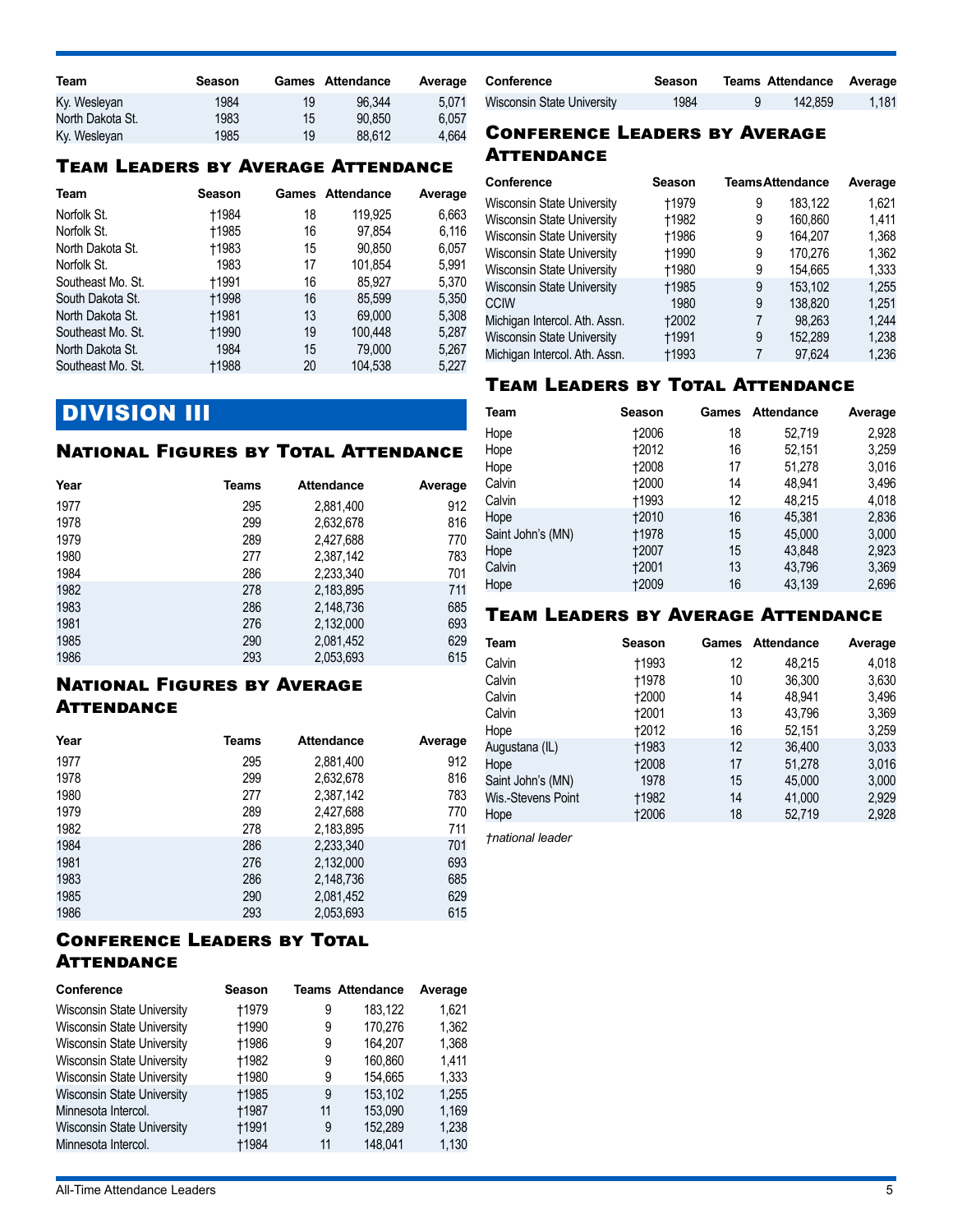# <span id="page-5-0"></span>ANNUAL DIVISION ATTENDANCE TOTALS

# ALL DIVISIONS

DIVISION I

| Season                                                                  | <b>Teams</b> | <b>Attendance Per Game</b> | Average | Change in Avg. |             | <b>Season</b> | Teams | <b>Attendance</b> | <b>Per Game</b><br>Average |      | Change in Avg. |
|-------------------------------------------------------------------------|--------------|----------------------------|---------|----------------|-------------|---------------|-------|-------------------|----------------------------|------|----------------|
| 1977                                                                    | 717          | 23.324.040                 | 2,710   |                |             | 1976          | 235   | 15.059.892        | 4,759                      |      |                |
| 1978                                                                    | 726          | 23,590,952                 | 2,678   | Down           | 32          | 1977          | 245   | 16,469,250        | 5,021                      | Up   | 262            |
| 1979                                                                    | 718          | 24,482,516                 | 2,757   | Up             | 79          | 1978          | 254   | 17,669,080        | 5,124                      | Up   | 103            |
| 1980                                                                    | 715          | 24,861,722                 | 2,765   | Up             | 8           | 1979          | 257   | 18,649,383        | 5,271                      | Up   | 147            |
| 1981                                                                    | 730          | 25,159,358                 | 2,737   | Down           | 28          | 1980          | 261   | 19,052,743        | 5,217                      | Down | 54             |
| 1982                                                                    | 741          | 25.416.017                 | 2,727   | Down           | 10          | 1981          | 264   | 19,355,690        | 5,131                      | Down | 86             |
| 1983                                                                    | 755          | 26,122,785                 | 2,706   | Down           | 21          | 1982          | 273   | 19,789,706        | 5,191                      | Up   | 60             |
| 1984                                                                    | 750          | 26,271,613                 | 2,728   | Up             | 22          | 1983          | 274   | 20,488,437        | 5,212                      | Up   | 21             |
| 1985                                                                    | 753          | 26,584,426                 | 2,712   | Down           | 16          | 1984          | 276   | 20,715,426        | 5,243                      | Up   | 31             |
| 1986                                                                    | 760          | 26,368,815                 | 2,654   | Down           | 58          | 1985          | 282   | 21,394,261        | 5,258                      | Up   | 15             |
| 1987                                                                    | 760          | 26,797,644                 | 2,698   | Up             | 44          | 1986          | 283   | 21,244,519        | 5,175                      | Down | 83             |
| 1988                                                                    | 761          | 27,452,948                 | 2,777   | Up             | 79          | 1987          | 290   | 21,756,709        | 5,205                      | Up   | 30             |
| 1989                                                                    | 772          | 28,270,260                 | 2,814   | Up             | 37          | 1988          | 290   | 22,463,476        | 5,443                      | Up   | 238            |
| 1990                                                                    | 767          | 28,740,819                 | *2,860  | Up             | 46          | 1989          | 293   | 23,059,429        | 5,565                      | Up   | 122            |
| 1991                                                                    | 796          | 29,249,583                 | 2,796   | Down           | 64          | 1990          | 292   | 23,581,823        | 5,721                      | Up   | 156            |
| 1992                                                                    | 813          | 29,378,161                 | 2,747   | Down           | 49          | 1991          | 295   | 23,777,437        | *5,735                     | Up   | 14             |
| 1993                                                                    | 831          | 28,527,348                 | 2,703   | Down           | 44          | 1992          | 298   | 23,893,993        | 5,643                      | Down | 92             |
| 1994                                                                    | 858          | 28,390,491                 | 2,604   | Down           | 99          | 1993          | 298   | 23,321,655        | 5,635                      | Down | 8              |
| 1995                                                                    | 868          | 28,548,158                 | 2,581   | Down           | 23          | 1994          | 301   | 23,275,158        | 5,571                      | Down | 64             |
| 1996                                                                    | 866          | 28,225,352                 | 2,563   | Down           | 18          | 1995          | 302   | 23,560,495        | 5,641                      | Up   | 70             |
|                                                                         |              |                            |         |                |             | 1996          | 305   |                   |                            |      | 53             |
| 1997                                                                    | 865          | 27,738,284                 | 2,508   | Down           | 55          |               |       | 23,542,652        | 5,588                      | Down |                |
| 1998                                                                    | 895          | 28,031,879                 | 2,445   | Down           | 63          | 1997          | 305   | 23,190,856        | 5,485                      | Down | 103            |
| 1999                                                                    | 926          | 28,505,428                 | 2,401   | Down           | 44          | 1998          | 306   | 23,282,774        | 5,459                      | Down | 26             |
| 2000                                                                    | 932          | 29,024,876                 | 2,410   | Up             | 9           | 1999          | 310   | 23,587,824        | 5,451                      | Down | 8              |
| 2001                                                                    | 937          | 28,949,093                 | 2,392   | Down           | 18          | 2000          | 318   | 24,281,774        | 5,386                      | Down | 65             |
| 2002                                                                    | 936          | 29,395,240                 | 2,373   | Down           | 19          | 2001          | 318   | 24,100,555        | 5,311                      | Down | 75             |
| 2003                                                                    | 967          | 30,124,304                 | 2,339   | Down           | 34          | 2002          | 321   | 24,499,611        | 5,287                      | Down | 24             |
| 2004                                                                    | 981          | 30,760,510                 | 2,355   | Up             | 16          | 2003          | 325   | 25,001,678        | 5,372                      | Up   | 85             |
| 2005                                                                    | 983          | 30,568,645                 | 2,327   | Down           | 28          | 2004          | 326   | 25,548,468        | 5,443                      | Up   | 71             |
| 2006                                                                    | 984          | 30,939,715                 | 2,351   | Up             | 24          | 2005          | 326   | 25,366,317        | 5,334                      | Down | 109            |
| 2007                                                                    | 982          | 32,835,863                 | 2,449   | Up             | 98          | 2006          | 326   | 25,808,346        | 5,426                      | Up   | 92             |
| 2008                                                                    | 1.017        | *33,396,316                | 2,393   | Down           | 56          | 2007          | 325   | 27,705,912        | 5,548                      | Up   | 122            |
| 2009                                                                    | 1,017        | 33,111,020                 | 2,365   | Down           | 28          | 2008          | 328   | *28,135,901       | 5,524                      | Down | 24             |
| 2010                                                                    | 1,033        | 32,820,701                 | 2,302   | Down           | 63          | 2009          | 330   | 27,767,111        | 5,378                      | Down | 146            |
| 2011                                                                    | 1,027        | 32,631,817                 | 2,301   | Down           | $\mathbf 1$ | 2010          | 334   | 27,539,459        | 5,245                      | Down | 133            |
| 2012                                                                    | 1,030        | 32,781,399                 | 2,292   | Down           | 9           | 2011          | 335   | 27,626,165        | 5,237                      | Down | 8              |
| 2013                                                                    | 1.040        | 32,869,227                 | 2,278   | Down           | 14          | 2012          | 338   | 27,691,051        | 5,190                      | Down | 47             |
| 2014                                                                    | 1,050        | 32,510,167                 | 2,240   | Down           | 38          | 2013          | 345   | 27,876,649        | 5,129                      | Down | 61             |
| 2015                                                                    | 1.060        | 32,510,647                 | 2.195   | Down           | 45          | 2014          | 345   | 27,519,856        | 5.014                      | Down | 115            |
| 2016                                                                    | 1,067        | 32,382,283                 | 2,168   | Down           | 27          | 2015          | 345   | 27,422,615        | 4,939                      | Down | 75             |
| 2017                                                                    | 1,075        | 31,859,477                 | 2,107   | Down           | 61          | 2016          | 346   | 27,234,610        | 4,914                      | Down | 25             |
| 2018                                                                    | 1,079        | 31,277,480                 | 2,021   | Down           | 86          | 2017          | 347   | 26,983,888        | 4,799                      | Down | 115            |
| 2019                                                                    | 1,074        | 31,401,424                 | 2,036   | Up             | 15          | 2018          | *351  | 26,858,281        | 4,607                      | Down | 192            |
| 2020^                                                                   | *1,080       | 30,267,725                 | 2,002   | Down           | 34          | 2019          | *351  | 27,001,383        | 4,593                      | Down | 14             |
| $2021 -$                                                                | XX           | N/A                        |         |                |             | 2020^         | 350   | 25,925,284        | 4,689                      | Up   | 552            |
| $0.2010, 20$ concept conceled on $M$ grap 12 due to $COVID$ 10 nondemio |              |                            |         |                |             | $2021 -$      | 350   | N/A               |                            |      |                |

*^2019-20 season canceled on March 12 due to COVID-19 pandemic. ~Majority of 2020-21 season played with zero or limited capacity attendance due to COVID-19 pandemic. As a result, no official attendance figures were calculated for any teams/conferences for the year.*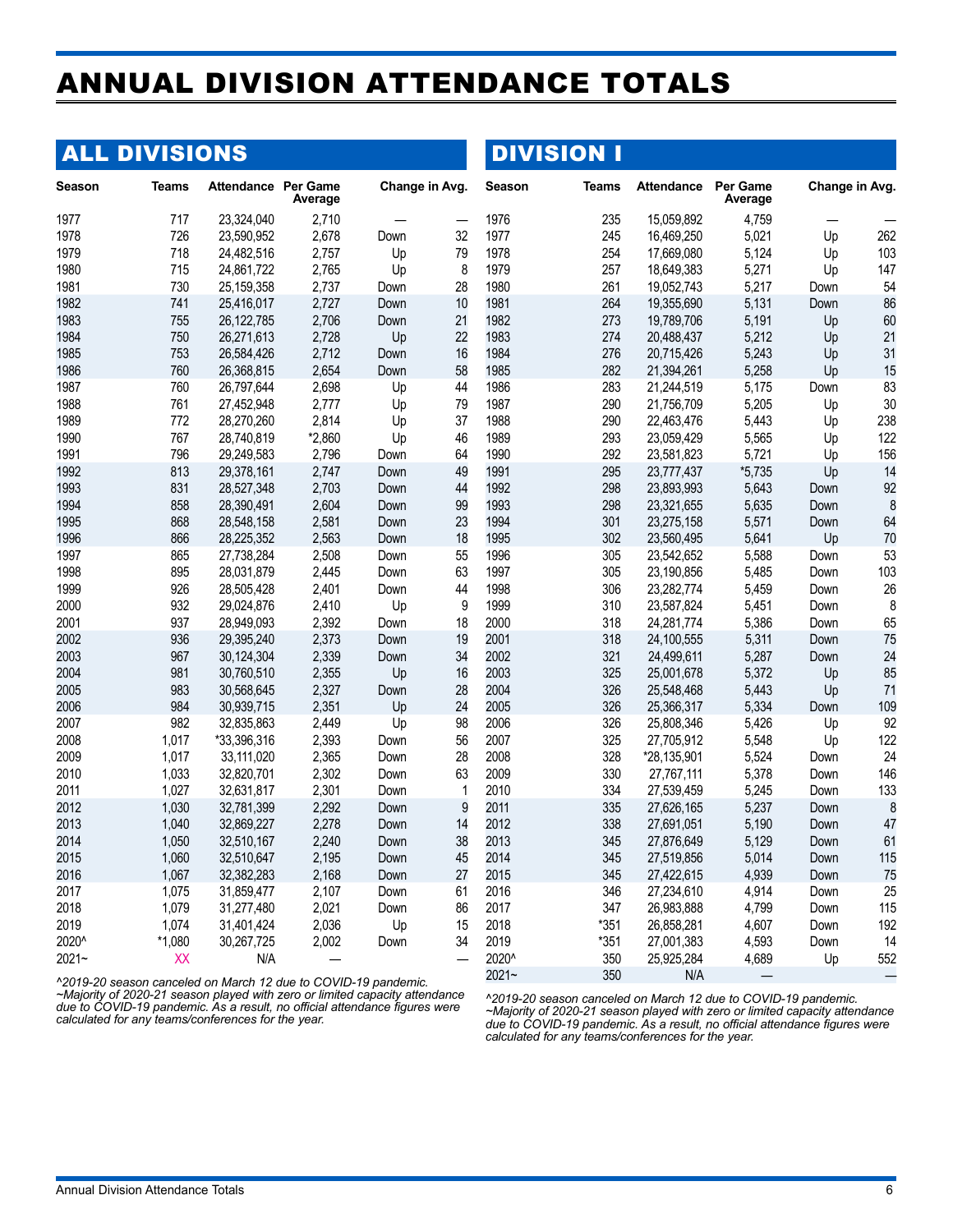| <b>DIVISION II</b> |             |                        |                          |                |                          | <b>DIVISION III</b> |              |                        |                          |                |                |
|--------------------|-------------|------------------------|--------------------------|----------------|--------------------------|---------------------|--------------|------------------------|--------------------------|----------------|----------------|
| <b>Season</b>      | Teams       | <b>Attendance</b>      | Home Per Game<br>Average | Change in Avg. |                          | <b>Season</b>       | <b>Teams</b> | <b>Attendance</b>      | Home Per Game<br>Average | Change in Avg. |                |
| 1977               | 177         | *3,846,907             | $*1,811$                 |                |                          | 1977                | 295          | *2,881,400             | *912                     |                |                |
| 1978               | 173         | 3,168,419              | 1,515                    | Down           | 296                      | 1978                | 299          | 2,632,678              | 816                      | Down           | 96             |
| 1979               | 172         | 3,295,149              | 1,535                    | Up             | 20                       | 1979                | 289          | 2,427,688              | 770                      | Down           | 46             |
| 1980               | 177         | 3,324,670              | 1,479                    | Down           | 56                       | 1980                | 277          | 2,387,142              | 783                      | Up             | 13             |
| 1981               | 190         | 3,543,766              | 1,486                    | Up             | $\overline{7}$           | 1981                | 276          | 2,132,000              | 693                      | Down           | 90             |
| 1982               | 190         | 3,329,518              | 1,391                    | Down           | 95                       | 1982                | 278          | 2,183,895              | 711                      | Up             | 18             |
| 1983               | 195         | 3,364,184              | 1,324                    | Down           | 67                       | 1983                | 286          | 2,148,736              | 685                      | Down           | 26             |
| 1984               | 189         | 3,199,307              | 1,306                    | Down           | 18                       | 1984                | 286          | 2,233,340              | 701                      | Up             | 16             |
| 1985               | 181         | 2,988,083              | 1,255                    | Down           | 51                       | 1985                | 290          | 2,081,452              | 629                      | Down           | 72             |
| 1986               | 184         | 2,946,020              | 1,204                    | Down           | 51                       | 1986                | 293          | 2,053,693              | 615                      | Down           | 14             |
| 1987               | 179         | 2,893,392              | 1,220                    | Up             | 16                       | 1987                | 291          | 2,021,459              | 606                      | Down           | 9              |
| 1988               | 175         | 2,902,400              | 1,242                    | Up             | 22                       | 1988                | 296          | 1,970,823              | 583                      | Down           | 23             |
| 1989               | 189         | 3,157,464              | 1,273                    | Up             | 31                       | 1989                | 290          | 1,935,058              | 573                      | Down           | 10             |
| 1990               | 189         | 3,104,462              | 1,223                    | Down           | 50                       | 1990                | 286          | 1,939,795              | 581                      | Up             | 8              |
| 1991               | 204         | 3,388,278              | 1,221                    | Down           | 2                        | 1991                | 297          | 1,967,087              | 564                      | Down           | 17             |
| 1992               | 214         | 3,395,684              | 1,188                    | Down           | 33                       | 1992                | 301          | 1,962,598              | 553                      | Down           | 11             |
| 1993               | 220         | 3,201,765              | 1,145                    | Down           | 43                       | 1993                | 313          | 1,883,283              | 531                      | Down           | 22             |
| 1994               | 243         | 3,219,979              | 1,036                    | Down           | 109                      | 1994                | 314          | 1,741,867              | 493                      | Down           | 38             |
| 1995               | 244         | 3,125,974              | 992                      | Down           | 44                       | 1995                | 322          | 1,802,301              | 487                      | Down           | 6              |
| 1996               | 242         | 2,918,802              | 938                      | Down           | 54                       | 1996                | 319          | 1,730,357              | 472                      | Down           | 15             |
| 1997               | 242         | 2,873,311              | 915                      | Down           | 23                       | 1997                | 318          | 1,626,240              | 444                      | Down           | 28             |
| 1998               | 252         | 2,976,420              | 904                      | Down           | 11                       | 1998                | 337          | 1,736,409              | 447                      | Up             | 3              |
| 1999               | 266         | 3,063,436              | 892                      | Down           | 12                       | 1999                | 350          | 1,824,391              | 446                      | Down           | 1              |
| 2000               | 258         | 2,942,477              | 882                      | Down           | 10                       | 2000                | 356          | 1,750,621              | 426                      | Down           | 20             |
| 2001               | 261         | 2,951,969              | 877                      | Down           | 5                        | 2001                | 358          | 1,846,043              | 444                      | Up             | 18             |
| 2002               | 258         | 2,990,641              | 888                      | Up             | 11                       | 2002                | 357          | 1,804,209              | 424                      | Down           | 20             |
| 2003               | 269         | 3,076,804              | 855                      | Down           | 33                       | 2003                | 373          | 1,869,592              | 426                      | Up             | $\overline{2}$ |
| 2004               | 271         | 3,107,628              | 864                      | Up             | 9                        | 2004                | 384          | 1,944,957              | 427                      | Up             |                |
| 2005               | 268         | 3,054,549              | 854                      | Down           | 10                       | 2005                | 383          | 1,960,141              | 431                      | Up             | 4              |
| 2006               | 264         | 2,913,513              | 825                      | Down           | 29                       | 2006                | 382          | 1,955,720              | 430                      | Down           | 1              |
| 2007               | 262         | 2,892,820              | 815                      | Down           | 10                       | 2007                | 380          | 1,947,730              | 430                      | None           | 0              |
| 2008               | 258         | 2,700,151              | 763                      | Down           | 52                       | 2008                | 388          | 1,973,368              | 426                      | Down           | 4              |
| 2009               | 269         | 2,927,519              | 802                      | Up             | 39                       | 2009                | 390          | 2,029,432              | 434                      | Up             | 8              |
| 2010               | 274         | 2,837,993              | 759                      | Down           | 43                       | 2010                | 409          | 2,008,222              | 409                      | Down           | 25             |
| 2011               | 277         | 2,695,025              | 730                      | Down           | 29                       | 2011                | 402          | 1,962,344              | 405                      | Down           | 4              |
| 2012               | 278         | 2,790,743              | 750                      | Up             | 20                       | 2012                | 405          | 1,999,814              | 407                      | Up             | $\overline{2}$ |
| 2013               | 284         | 2,762,788              | 728                      | Down           | 22                       | 2013                | 407          | 1,984,678              | 402                      | Down           | 5              |
| 2014               | 289         | 2,748,010              | 710                      | Down           | 18                       | 2014                | 408          | 1,945,713              | 393                      | Down           | 9              |
| 2015<br>2016       | 297<br>301  | 2,785,383<br>2,797,421 | 686                      | Down<br>Down   | 24<br>$6\phantom{1}6$    | 2015<br>2016        | 410<br>413   | 1,915,186<br>1,972,778 | 386<br>396               | Down           | 7              |
| 2017               |             |                        | 680                      |                |                          |                     |              |                        |                          | Up             | 10<br>26       |
|                    | 305<br>*309 | 2,662,391              | 642                      | Down           | 38                       | 2017                | 418          | 1,875,766              | 370                      | Down           |                |
| 2018<br>2019       | 303         | 2,673,893<br>2,514,747 | 638<br>596               | Down           | 4<br>42                  | 2018<br>2019        | 419<br>420   | 1,732,432<br>1,691,068 | 340<br>329               | Down           | 30<br>11       |
| 2020^              | 305         | 2,465,934              | 583                      | Down           | 13                       | 2020^               | 416          | 1,660,223              |                          | Down           |                |
| $2021 -$           | 304         | N/A                    |                          | Down           | $\overline{\phantom{0}}$ | $2021 -$            | *424         | N/A                    | 327                      | Down           | $\overline{c}$ |
|                    |             |                        |                          |                |                          |                     |              |                        |                          |                |                |

*^2019-20 season canceled on March 12 due to COVID-19 pandemic.* 

*~Majority of 2020-21 season played with zero or limited capacity attendance due to COVID-19 pandemic. As a result, no official attendance figures were calculated for any teams/conferences for the year.*

*\*record*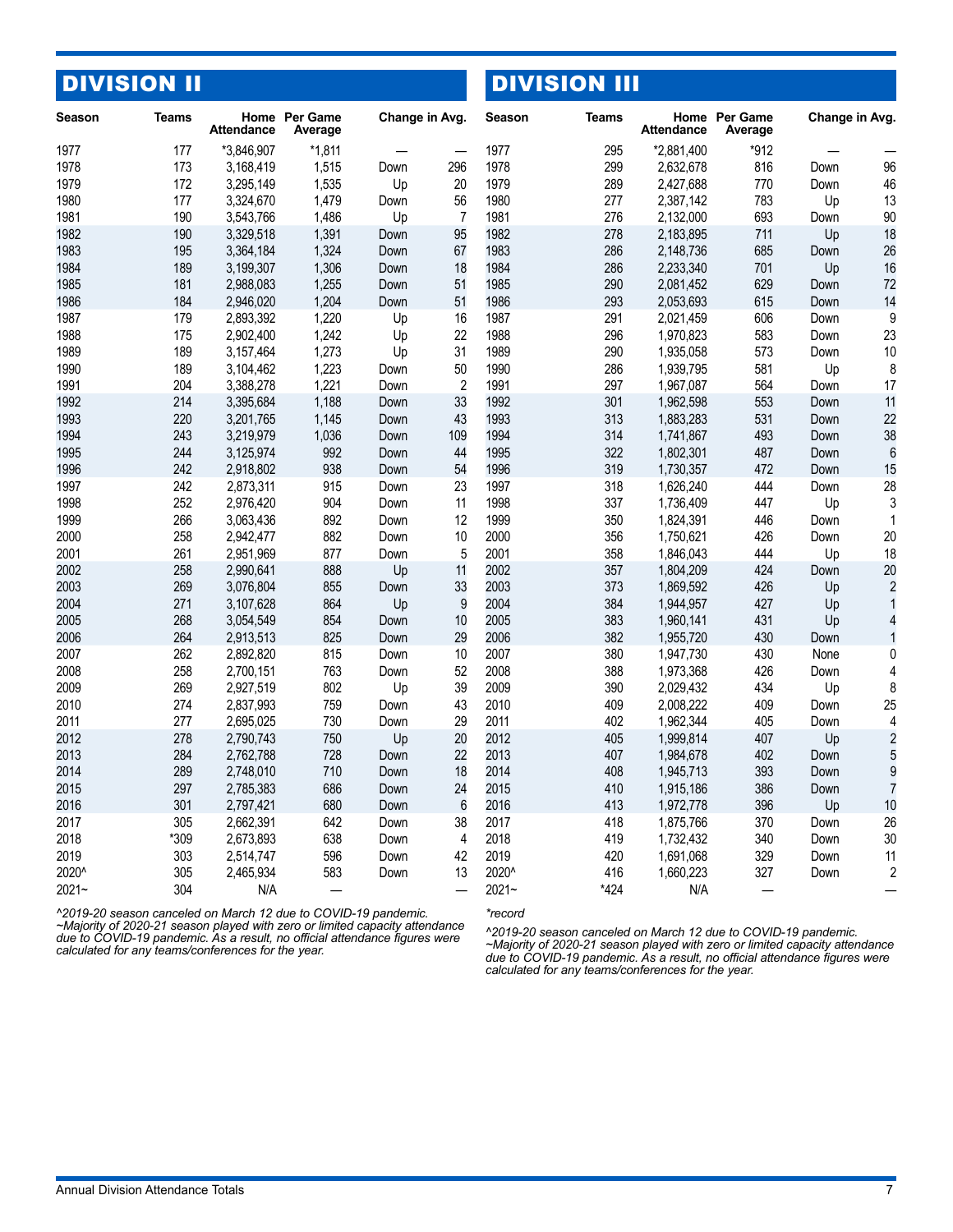## ANNUAL CONFERENCE CHAMPIONS

#### Division I

#### Division II

|              | <b>CHAMPIONS</b>      |          |                         |                  |                      | Season Conference                                                                                                                                         | <b>Teams</b>   | <b>Attendance</b>             | Average                 |
|--------------|-----------------------|----------|-------------------------|------------------|----------------------|-----------------------------------------------------------------------------------------------------------------------------------------------------------|----------------|-------------------------------|-------------------------|
|              | <b>DIVISION I</b>     |          |                         |                  | 1979<br>1980<br>1981 | Central Intercollegiate<br>Mid-Continent<br>North Central                                                                                                 | 12<br>5<br>8   | 375,370<br>189,193<br>312,410 | 2,760<br>2,782<br>2,840 |
| Season       | Conference            |          | <b>Teams Attendance</b> | Average          | 1982                 | North Central                                                                                                                                             | 8              | 290,995                       | 2,622                   |
| 1976         | <b>Atlantic Coast</b> | 7        | 863,082                 | 9,590            | 1983                 | North Central                                                                                                                                             | 8              | 356,777                       | 2,567                   |
| 1977         | Big Ten               | 10       | 1,346,889               | 9,977            | 1984                 | North Central                                                                                                                                             | 10             | 392,154                       | 2,801                   |
| 1978         | Big Ten               | 10       | 1,539,589               | 11,238           | 1985                 | North Central                                                                                                                                             | 10             | 380,087                       | 2,639                   |
| 1979         | Big Ten               | 10       | 1,713,380               | 12,238           | 1986                 | North Central                                                                                                                                             | 10             | 379,701                       | 2,601                   |
| 1980         | Big Ten               | 10       | 1,877,048               | 12,189           | 1987                 | North Central                                                                                                                                             | 10             | 393,940                       | 2,626                   |
| 1981         | Big Ten               | 10       | 1,779,892               | 12,026           | 1988                 | North Central                                                                                                                                             | 10             | 413,956                       | 2,797                   |
| 1982         | Big Ten               | 10       | 1,688,834               | 11,810           | 1989                 | North Central                                                                                                                                             | 10             | 438,403                       | 2,923                   |
| 1983         | Big Ten               | 10       | 1,747,910               | 11,499           | 1990                 | North Central                                                                                                                                             | 10             | 436,292                       | 2,889                   |
| 1984         | Big Ten               | 10       | 1,774,140               | 12,069           | 1991                 | North Central                                                                                                                                             | 10             | 438,746                       | 2,868                   |
| 1985         | Big Ten               | 10       | 1,911,325               | 12,097           | 1992                 | North Central                                                                                                                                             | 10             | *482,213                      | $*3,014$                |
| 1986         | Big Ten               | 10       | 1,908,629               | 11,929           | 1993                 | North Central                                                                                                                                             | 10             | 408,624                       | 2,919                   |
| 1987         | Big Ten               | 10       | 1,805,263               | 11,877           | 1994                 | North Central                                                                                                                                             | 10             | 362,572                       | 2,627                   |
| 1988         | Big Ten               | 10       | 1,925,617               | 12,423           | 1995                 | North Central                                                                                                                                             | 10             | 382,042                       | 2,497                   |
| 1989         | Big Ten               | 10       | 1,971,110               | 12,635           | 1996                 | North Central                                                                                                                                             | 10             | 341,119                       | 2,336                   |
| 1990         | Big Ten               | 10       | 2,017,407               | 13,449           | 1997                 | North Central                                                                                                                                             | 10             | 319,703                       | 2,160                   |
| 1991         | Big Ten               | 10       | 2,042,836               | 13,095           | 1998                 | North Central                                                                                                                                             | 10             | 315,918                       | 2,225                   |
| 1992         | Big Ten               | 10       | 1,994,144               | 12,865           | 1999                 | North Central                                                                                                                                             | 10             | 299,228                       | 2,050                   |
| 1993         | Big Ten               | 11       | 2,163,693               | 12,728           | 2000                 | North Central                                                                                                                                             | 10             | 300,257                       | 2,114                   |
| 1994         | Big Ten               | 11       | 2,107,600               | 12,696           | 2001                 | North Central                                                                                                                                             | 10             | 300,822                       | 2,118                   |
| 1995         |                       | 11       |                         | 12,708           | 2002                 | North Central                                                                                                                                             | 10             | 369,858                       | 2,551                   |
| 1996         | Big Ten<br>Big Ten    | 11       | 2,058,763<br>2,106,810  | 12,769           | 2003                 | North Central                                                                                                                                             | 9              | 328,903                       | 2,473                   |
| 1997         |                       | 11       | 2,004,893               | 12,376           | 2004                 | North Central                                                                                                                                             | 8              | 301,111                       | 2,574                   |
| 1998         | Big Ten               | 11       | 2,166,264               | 12,450           | 2005                 | North Central                                                                                                                                             | $\overline{7}$ | 229,745                       | 2,252                   |
| 1999         | Big Ten               | 11       | 2,204,556               |                  | 2006                 | North Central                                                                                                                                             | $\overline{7}$ | 197,739                       | 1,920                   |
|              | Big Ten               |          |                         | 13,361           | 2007                 | North Central                                                                                                                                             | $\overline{7}$ | 198,653                       | 1,948                   |
| 2000<br>2001 | Big Ten               | 11<br>11 | 2,255,913               | 13,428<br>13,383 | 2008                 | North Central                                                                                                                                             | $\overline{7}$ | 204,328                       | 1,946                   |
| 2002         | Big Ten               | 11       | 2,342,022<br>2,258,255  | 13,362           | 2009                 | Mid-America Intercollegiate                                                                                                                               | 11             | 266,320                       | 1,707                   |
| 2003         | Big Ten               | 11       | 2,254,658               | 12,526           | 2010                 | Mid-America Intercollegiate                                                                                                                               | 11             | 263,817                       | 1,691                   |
|              | Big Ten               |          |                         |                  | 2011                 | Mid-America Intercollegiate                                                                                                                               | 12             | 224,786                       | 1,330                   |
| 2004         | Big Ten               | 11       | 2,122,586               | 12,787           | 2012                 | Mid-America Intercollegiate                                                                                                                               | 11             | 243,582                       | 1,635                   |
| 2005         | Big Ten               | 11       | 2,255,332               | 12,530           | 2013                 | Mid-America Intercollegiate                                                                                                                               | 14             | 254,543                       | 1,369                   |
| 2006         | Big Ten               | 11       | 2,277,085               | 12,581           | 2014                 | Mid-America Intercollegiate                                                                                                                               | 14             | 262,573                       | 1,319                   |
| 2007         | Big Ten               | 11       | 2,564,662<br>2,517,685  | 12,760           | 2015                 | Mid-America Intercollegiate                                                                                                                               | 14             | 293,630                       | 1,514                   |
| 2008         | Big Ten               | 11       |                         | 12,978           | 2016                 | Mid-America Intercollegiate                                                                                                                               | 14             | 286,670                       | 1,419                   |
| 2009         | Big Ten               | 11       | 2,416,234               | 12,519           | 2017                 | Mid-America Intercollegiate                                                                                                                               | 14             | 269,321                       | 1,307                   |
| 2010         | Big Ten               | 11       | 2,442,591               | 12,591           | 2018                 | Mid-America Intercollegiate                                                                                                                               | 14             | 254,807                       | 1,231                   |
| 2011         | Big Ten               | 11       | 2,475,440               | 12,826           | 2019                 | Mid-America Intercollegiate                                                                                                                               | 14             | 259,089                       | 1,283                   |
| 2012         | Big Ten               | 12       | 2,856,785               | 12,868           | 2020^                | Mid-America Intercollegiate                                                                                                                               | 14             | 251,994                       | 1,286                   |
| 2013         | Big Ten               | 12       | 2,937,630               | 13,114           | $2021 -$             | N/A                                                                                                                                                       | N/A            | N/A                           |                         |
| 2014         | Big Ten               | 12       | 2,896,322               | *13,534          |                      |                                                                                                                                                           |                |                               |                         |
| 2015         | Big Ten               | 14       | *3,195,137              | 12,781           |                      | ^2019-20 season canceled on March 12 due to COVID-19 pandemic.                                                                                            |                |                               |                         |
| 2016         | Big Ten               | 14       | 3,105,265               | 12,675           |                      | ~Majority of 2020-21 season played with zero or limited capacity attendance<br>due to COVID-19 pandemic. As a result, no official attendance figures were |                |                               |                         |
| 2017         | Big Ten               | 14       | 3,119,823               | 12,235           |                      | calculated for any teams/conferences for the year.                                                                                                        |                |                               |                         |
| 2018         | Big Ten               | 14       | 3,098,699               | 12,197           |                      |                                                                                                                                                           |                |                               |                         |
| 2019         | Big Ten               | 14       | 3,121,962               | 12,691           |                      |                                                                                                                                                           |                |                               |                         |
| 2020^        | Big Ten               | 14       | 2,999,244               | 12,709           |                      |                                                                                                                                                           |                |                               |                         |

*^2019-20 season canceled on March 12 due to COVID-19 pandemic.* 

*~Majority of 2020-21 season played with zero or limited capacity attendance due to COVID-19 pandemic. As a result, no official attendance figures were calculated for any teams/conferences for the year.*

N/A N/A N/A —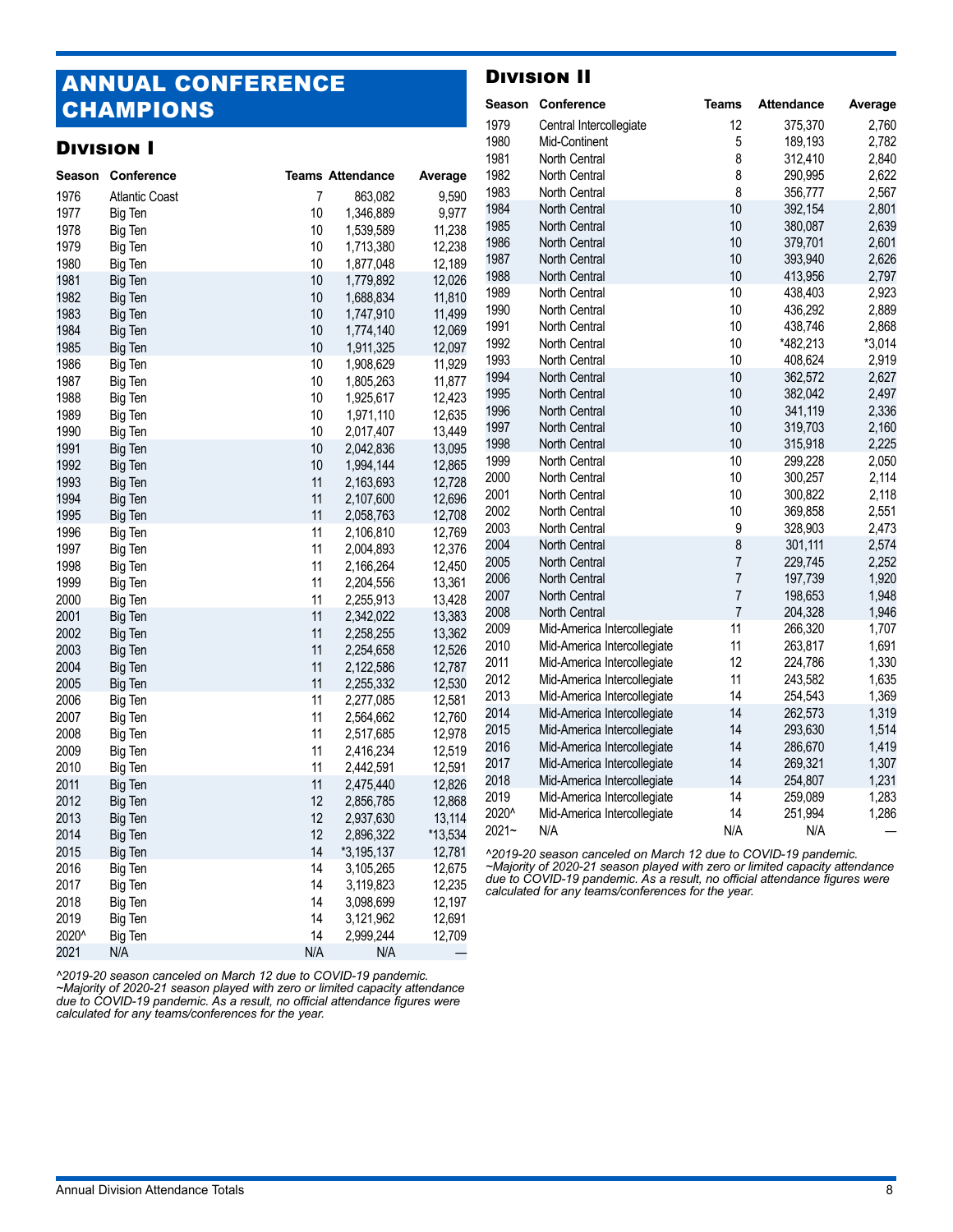#### Division III

| <b>Season</b> | Conference                                  | <b>Teams</b>   | <b>Attendance</b> | Average |
|---------------|---------------------------------------------|----------------|-------------------|---------|
| 1990          | Wisconsin State University                  | 9              | 170,276           | 1,362   |
| 1991          | <b>Wisconsin State University</b>           | 9              | 152,289           | 1,238   |
| 1992          | Michigan Intercol. Ath. Assn.               | 7              | 89,549            | 1,163   |
| 1993          | Michigan Intercol. Ath. Assn.               | 7              | 97,624            | 1,236   |
| 1994          | Michigan Intercol. Ath. Assn.               | 7              | 97,418            | 1,203   |
| 1995          | Michigan Intercol. Ath. Assn.               | $\overline{7}$ | 86,353            | 1,183   |
| 1996          | Michigan Intercol. Ath. Assn.               | 7              | 80,376            | 1,058   |
| 1997          | Michigan Intercol. Ath. Assn.               | 7              | 81,370            | 1,085   |
| 1998          | Michigan Intercol. Ath. Assn.               | 8              | 91,267            | 941     |
| 1999          | Michigan Intercol. Ath. Assn.               | 8              | 87,055            | 957     |
| 2000          | Michigan Intercol. Ath. Assn.               | 8              | 111.310           | 1,091   |
| 2001          | Michigan Intercol. Ath. Assn.               | 7              | 95,378            | 1,163   |
| 2002          | Michigan Intercol. Ath. Assn.               | 7              | 98,263            | 1,244   |
| 2003          | Michigan Intercol. Ath. Assn.               | 8              | 79,798            | 1,050   |
| 2004          | Michigan Intercol. Ath. Assn.               | 8              | 88,153            | 1,049   |
| 2005          | Michigan Intercol. Ath. Assn.               | $\overline{7}$ | 89,165            | 1,115   |
| 2006          | Michigan Intercol. Ath. Assn.               | $\overline{7}$ | 107,400           | 1,234   |
| 2007          | Michigan Intercol. Ath. Assn.               | 7              | 88,039            | 1,100   |
| 2008          | Michigan Intercol. Ath. Assn.               | 8              | 95,181            | 1,035   |
| 2009          | Michigan Intercol. Ath. Assn.               | 8              | 99,516            | 1,059   |
| 2010          | Michigan Intercol. Ath. Assn.               | 8              | 106,564           | 1,066   |
| 2011          | Michigan Intercol. Ath. Assn.               | 8              | 85,933            | 905     |
| 2012          | Michigan Intercol. Ath. Assn.               | 8              | 97,028            | 980     |
| 2013          | Michigan Intercol. Ath. Assn.               | 8              | 81,243            | 923     |
| 2014          | <b>CCIW</b>                                 | 8              | 74,374            | 744     |
| 2015          | Michigan Intercol. Ath. Assn.               | 8              | 70,148            | 806     |
| 2016          | <b>CCIW</b>                                 | 8              | 84,028            | 875     |
| 2017          | Michigan Intercol. Ath. Assn.               | 8              | 80,131            | 826     |
| 2018          | Michigan Intercol                           | 8              | 69,624            | 669     |
| 2019          | Michigan Intercol. Ath. Assn.<br>Ath. Assn. | 8              | 68,735            | 694     |
| 2020^         | Michigan Intercol. Ath. Assn.<br>Ath. Assn. | 8              | 68,888            | 757     |
| $2021 -$      | N/A                                         | N/A            | N/A               |         |

*^2019-20 season canceled on March 12 due to COVID-19 pandemic.* 

*~Majority of 2020-21 season played with zero or limited capacity attendance due to COVID-19 pandemic. As a result, no official attendance figures were calculated for any teams/conferences for the year.*

# ANNUAL TEAM CHAMPIONS

#### Division I

| Season   | Champion             | Games | <b>Attendance</b> | Average          |
|----------|----------------------|-------|-------------------|------------------|
| 1970     | Illinois             | 11    | 157,206           | 14,291           |
| 1971     | Illinois             | 11    | 177,408           | 16,128           |
| 1972     | <b>BYU</b>           | 12    | 261,815           | 21,818           |
| 1973     | <b>BYU</b>           | 14    | 260,102           | 18,579           |
| 1974     | <b>BYU</b>           | 10    | 162,510           | 16,251           |
| 1975     | Minnesota            | 13    | 219,047           | 16,850           |
| 1976     | Indiana              | 12    | 202,700           | 16,892           |
| 1977     | Kentucky             | 14    | 312,527           | 22,323           |
| 1978     | Kentucky             | 16    | 373,367           | 23,335           |
| 1979     | Kentucky             | 15    | 351,042           | 23,403           |
| 1980     | Kentucky             | 15    | 352,511           | 23,501           |
| 1981     | Kentucky             | 15    | 354,996           | 23,666           |
| 1982     | Kentucky             | 16    | 371,093           | 23,193           |
| 1983     | Kentucky             | 15    | 356,776           | 23,785           |
| 1984     | Kentucky             | 16    | 380,453           | 23,778           |
| 1985     | Syracuse             | 15    | 388,049           | 25,870           |
| 1986     | Syracuse             | 19    | 498,850           | 26,255           |
| 1987     | Syracuse             | 19    | 474,214           | 24,959           |
| 1988     | Syracuse             | 16    | 461,223           | 28,826           |
| 1989     | Syracuse             | 19    | *537,949          | 28,313           |
| 1990     | Syracuse             | 16    | 478,686           | *29,918          |
| 1991     | Syracuse             | 17    | 497,179           | 29,246           |
| 1992     | Syracuse             | 17    | 460,752           | 27,103           |
| 1993     | Syracuse             | 16    | 405,620           | 25,351           |
| 1994     |                      | 17    | 419,039           | 24,649           |
| 1995     | Syracuse<br>Syracuse | 16    | 387,925           | 24,245           |
| 1996     | Kentucky             | 13    |                   |                  |
| 1997     |                      | 13    | 310,633           | 23,895<br>23,804 |
| 1998     | Kentucky             | 12    | 309,457           |                  |
|          | Kentucky             | 13    | 287,354           | 23,946           |
| 1999     | Kentucky             | 14    | 303,771           | 23,367           |
| 2000     | Kentucky             | 12    | 314,267           | 22,448           |
| 2001     | Kentucky             |       | 261,435           | 21,786           |
| 2002     | Kentucky             | 15    | 315,203           | 21,014           |
| 2003     | Kentucky             | 13    | 289,526           | 22,271           |
| 2004     | Kentucky             | 13    | 295,227           | 22,710           |
| 2005     | Syracuse             | 18    | 413,605           | 22,978           |
| 2006     | Kentucky             | 15    | 341,445           | 22,763           |
| 2007     | Kentucky             | 16    | 374,737           | 23,421           |
| 2008     | Kentucky             | 18    | 405,964           | 22,554           |
| 2009     | Kentucky             | 19    | 422,547           | 22,239           |
| 2010     | Kentucky             | 18    | 433,989           | 24,111           |
| 2011     | Kentucky             | 15    | 354,046           | 23,603           |
| 2012     | Kentucky             | 18    | 426,978           | 23,721           |
| 2013     | Kentucky             | 18    | 415,775           | 23,099           |
| 2014     | Syracuse             | 18    | 474,550           | 26,253           |
| 2015     | Syracuse             | 18    | 429,378           | 23,854           |
| 2016     | Kentucky             | 17    | 397,148           | 23,361           |
| 2017     | Kentucky             | 17    | 398,850           | 23,461           |
| 2018     | Kentucky             | 18    | 393,743           | 21,874           |
| 2019     | Syracuse             | 19    | 417,852           | 21,992           |
| 2020^    | Syracuse             | 18    | 390,666           | 21,704           |
| $2021 -$ | N/A                  | N/A   | N/A               |                  |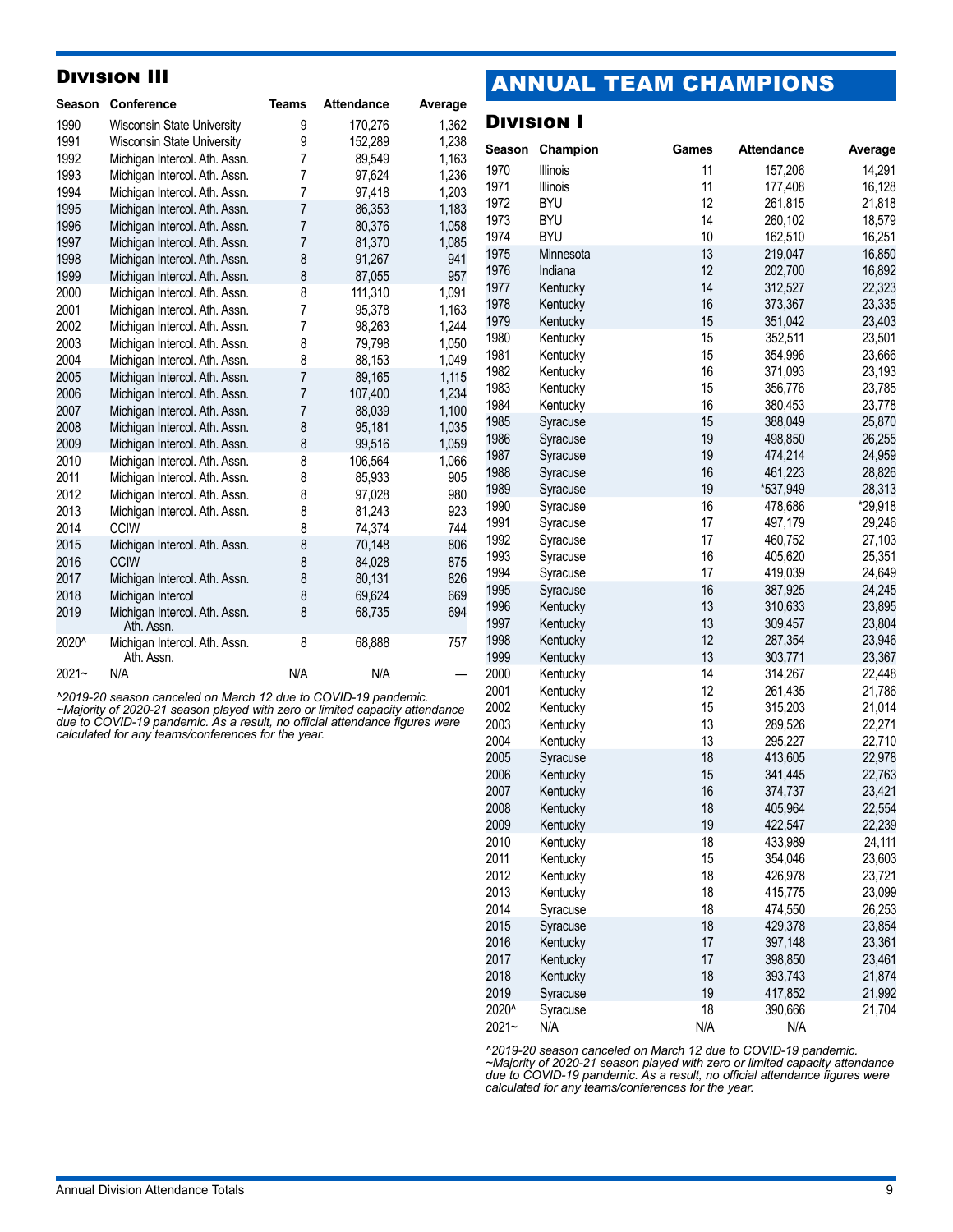#### Division I Largest Increase From Previous Year

#### Division I All Games (Home, Road & Neutral)

| Season   | Champion            | Games            |        | Average Previous | Att.      | Season   | Champion                                                                                                                                             | Games | <b>Attendance</b> | Average |
|----------|---------------------|------------------|--------|------------------|-----------|----------|------------------------------------------------------------------------------------------------------------------------------------------------------|-------|-------------------|---------|
|          |                     |                  |        | Yr. Avg.         | Increase  | 1978     | Kentucky                                                                                                                                             | 30    | 586,250           | 19,542  |
| 1977     | Kentucky            | 14               | 22,323 | 11,511           | 10,812    | 1979     | Kentucky                                                                                                                                             | 31    | 546,288           | 17,622  |
| 1978     | Texas               | 15               | 12,583 | 5,846            | 6,737     | 1980     | Kentucky                                                                                                                                             | 35    | 563,160           | 16,090  |
| 1979     | <b>Illinois</b>     | 13               | 14,209 | 8,719            | 5,490     | 1981     | Kentucky                                                                                                                                             | 28    | 499,461           | 17,838  |
| 1980     | Missouri            | 16               | 9,460  | 6,624            | 2,836     | 1982     | Kentucky                                                                                                                                             | 30    | 541,786           | 18,060  |
| 1981     | DePaul              | 14               | 15,410 | 5,308            | 10,102    | 1983     | Kentucky                                                                                                                                             | 31    | 562,947           | 18,160  |
| 1982     | Georgetown          | 17               | 8,591  | 4,197            | 4,394     | 1984     | Kentucky                                                                                                                                             | 34    | 633,618           | 18,636  |
| 1983     | Chattanooga         | 16               | 7,547  | 3,931            | 3,616     | 1985     | Syracuse                                                                                                                                             | 31    | 581,347           | 18,753  |
| 1984     | <b>UNLV</b>         | 16               | 15,779 | 6,380            | 9,399     | 1986     | Syracuse                                                                                                                                             | 32    | 641,146           | 20,036  |
| 1985     | Villanova           | $\boldsymbol{9}$ | 10,218 | 5,744            | 4,474     | 1987     | Syracuse                                                                                                                                             | 38    | 826,182           | 21,742  |
| 1986     | North Carolina      | 15               | 15,838 | 9,954            | 5,884     | 1988     | Syracuse                                                                                                                                             | 35    | 719,910           | 20,569  |
| 1987     | North Carolina      | 13               | 20,149 | 15,838           | 4,311     | 1989     | Syracuse                                                                                                                                             | 38    | 855,053           | 22,501  |
| 1988     | Tennessee           | 16               | 20,823 | 12,191           | 8,632     | 1990     | Syracuse                                                                                                                                             | 33    | 716,945           | 21,726  |
| 1989     | Texas               | 14               | 10,011 | 4,028            | 5,983     | 1991     | Syracuse                                                                                                                                             | 32    | 680,261           | 21,258  |
| 1990     | Cincinnati          | 15               | 9,273  | 3,572            | 5,701     | 1992     | Kentucky                                                                                                                                             | 36    | 709,078           | 19,697  |
| 1991     | Wright St.          | 15               | 8,503  | 2,716            | 5,787     | 1993     | North Carolina                                                                                                                                       | 38    | 721,760           | 18,994  |
| 1992     | <b>Memphis</b>      | 16               | 16,142 | 10,935           | 5,207     | 1994     | Kentucky                                                                                                                                             | 34    | 647,722           | 19,051  |
| 1993     | Boise St.           | 15               | 12,113 | 7,536            | 4,577     | 1995     | Arkansas                                                                                                                                             | 39    | 695,026           | 17,821  |
| 1994     | Arkansas            | 16               | 20,134 | 8,975            | $*11,159$ | 1996     | Kentucky                                                                                                                                             | 36    | 725,884           | 20,163  |
| 1995     | Saint Louis         | 16               | 17,714 | 13,008           | 4,706     | 1997     | Kentucky                                                                                                                                             | 40    | 822,863           | 20,572  |
| 1996     | Memphis             | 17               | 14,235 | 9,765            | 4,470     | 1998     | Kentucky                                                                                                                                             | 39    | 784,614           | 20,118  |
| 1997     | Wichita St.         | 15               | 9,449  | 5,528            | 3,921     | 1999     | Kentucky                                                                                                                                             | 37    | 737,738           | 19,939  |
| 1998     | Temple              | 13               | 7,964  | 3,891            | 4,073     | 2000     | Michigan St.                                                                                                                                         | 39    | 621,108           | 15,926  |
| 1999     | Ohio St.            | 15               | 17,223 | 9,970            | 7,253     | 2001     | Duke                                                                                                                                                 | 39    | 650,550           | 16,681  |
| 2000     | NC State            | 20               | 16,535 | 10,800           | 5,735     | 2002     | Indiana                                                                                                                                              | 37    | 644,641           | 17,423  |
| 2001     | Oklahoma St.        | 12               | 12.044 | 5,907            | 6,137     | 2003     | Syracuse                                                                                                                                             | 35    | 686,997           | 19,628  |
| 2002     | <b>Texas Tech</b>   | 17               | 13,743 | 9,557            | 4,186     | 2004     | Kentucky                                                                                                                                             | 32    | 663,298           | 20,728  |
| 2003     | <b>BYU</b>          | 16               | 14,468 | 8,630            | 5,838     | 2005     | <b>Illinois</b>                                                                                                                                      | 39    | 711,798           | 18,251  |
| 2004     | <b>UTEP</b>         | 17               | 10,282 | 6,038            | 4,244     | 2006     | Syracuse                                                                                                                                             | 35    | 640,949           | 18,313  |
| 2005     | Virginia Tech       | 16               | 9,405  | 6,342            | 3,063     | 2007     | Ohio St.                                                                                                                                             | 39    | 747,457           | 19,166  |
| 2006     | Tennessee           | 15               | 17,954 | 12,225           | 5,729     | 2008     | Kansas                                                                                                                                               | 40    | 756,830           | 18,920  |
| 2007     | Virginia            | 17               | 13,521 | 7,796            | 5,725     | 2009     | North Carolina                                                                                                                                       | 38    | 754,241           | 19,848  |
| 2008     | Southern California | 15               | 8,468  | 5,798            | 2,670     | 2010     | Kentucky                                                                                                                                             | 38    | 724,145           | 19,056  |
| 2009     | <b>Texas Tech</b>   | 18               | 9,493  | 7,163            | 2,330     | 2011     | Kentucky                                                                                                                                             | 38    | 755,748           | 19,888  |
| 2010     | Kansas St.          | 17               | 11,884 | 8,940            | 2,943     | 2012     | Kentucky                                                                                                                                             | 40    | 885,953           | 22,148  |
| 2011     | <b>BYU</b>          | 14               | 18,714 | 14,029           | 4,685     | 2013     | Syracuse                                                                                                                                             | 40    | 832,593           | 20,815  |
| 2012     | Creighton           | 16               | 16,665 | 13,507           | 3,157     | 2014     | Kentucky                                                                                                                                             | 40    | *922,653          | *23,066 |
| 2013     | <b>UCLA</b>         | 18               | 9,549  | 6,353            | 3,196     | 2015     | Kentucky                                                                                                                                             | 39    | 845,594           | 21,682  |
| 2014     | Nebraska            | 18               | 15,419 | 10,352           | 5,067     | 2016     | North Carolina                                                                                                                                       | 40    | 781,614           | 19,540  |
| 2015     | <b>NC State</b>     | 17               | 15,436 | 12,641           | 2,795     | 2017     | Kentucky                                                                                                                                             | 38    | 706,331           | 18,588  |
| 2016     | Maryland            | 17               | 17,863 | 12,694           | 5,169     | 2018     | Kentucky                                                                                                                                             | 37    | 672,175           | 18,166  |
| 2017     | Missouri            | 17               | 9,930  | 6,295            | 3,635     | 2019     | Kentucky                                                                                                                                             | 37    | 664,559           | 17,961  |
| 2018     | Missouri            | 16               | 15,061 | 9,930            | 5,131     | 2020^    | Kentucky                                                                                                                                             | 31    | 536,585           | 17,309  |
| 2019     | Memphis             | 21               | 14,065 | 6,225            | 7,840     | $2021 -$ | N/A                                                                                                                                                  | N/A   | N/A               |         |
| 2020^    | Tennessee St.       | 14               | 3,243  | 965              | 2,278     |          |                                                                                                                                                      |       |                   |         |
| $2021 -$ | N/A                 | N/A              | N/A    | N/A              |           |          | ^2019-20 season canceled on March 12 due to COVID-19 pandemic.<br>$\sim$ Majority of 2020, 21 season played with zero or limited canacity attendance |       |                   |         |

*^2019-20 season canceled on March 12 due to COVID-19 pandemic.* 

*~Majority of 2020-21 season played with zero or limited capacity attendance due to COVID-19 pandemic. As a result, no official attendance figures were calculated for any teams/conferences for the year.*

*~Majority of 2020-21 season played with zero or limited capacity attendance due to COVID-19 pandemic. As a result, no official attendance figures were calculated for any teams/conferences for the year.*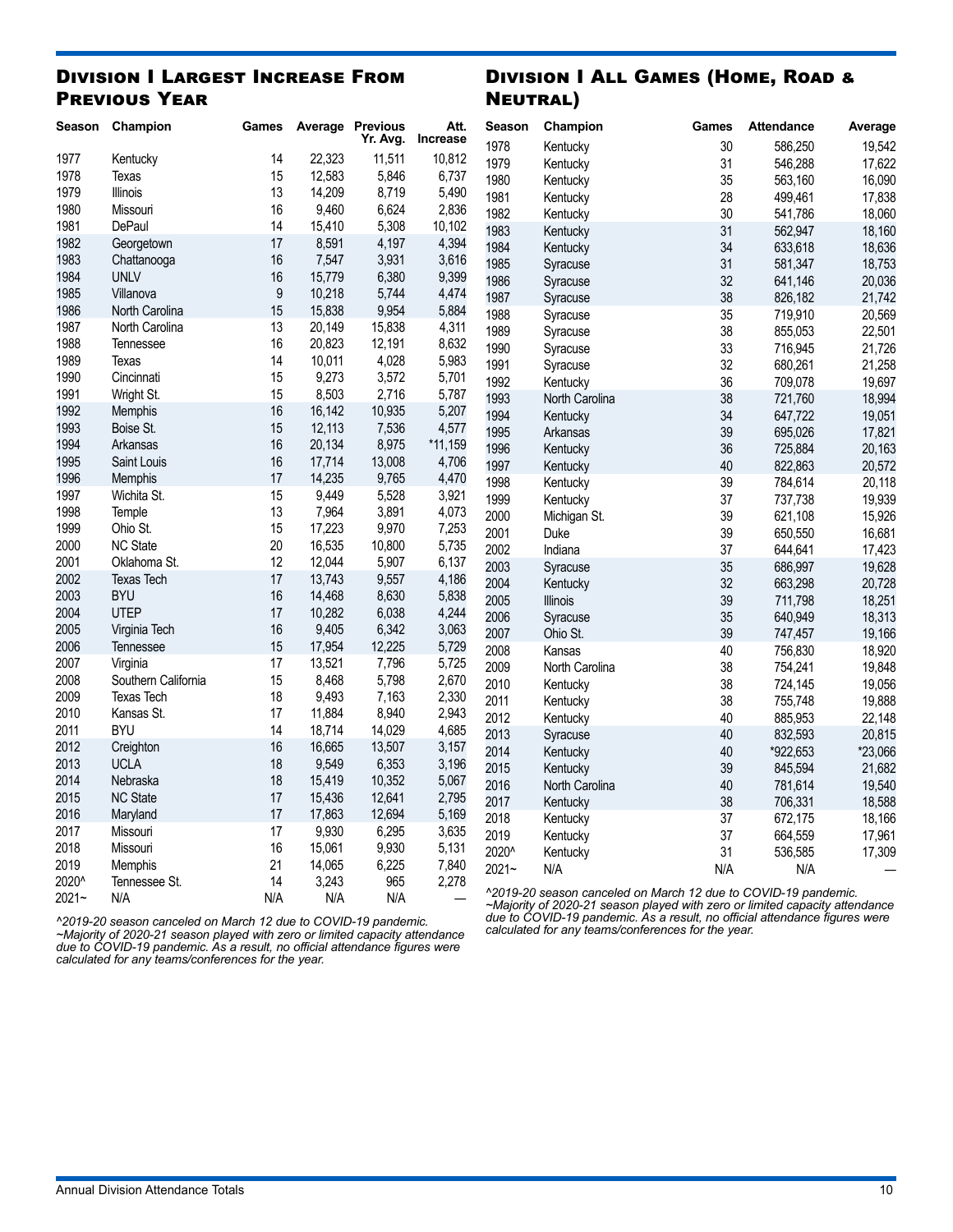#### Division II

#### Division III

| Season   | Champion          | Home Avg. | Season   | Champion            | Home Avg. |
|----------|-------------------|-----------|----------|---------------------|-----------|
| 1977     | Evansville        | 4,576     | 1977     | Scranton            | 2,707     |
| 1978     | Norfolk St.       | 4,226     | 1978     |                     |           |
| 1979     | Norfolk St.       | 4,984     |          | Calvin              | 3,630     |
| 1980     | Norfolk St.       | 4,917     | 1979     | Savannah St.        | 2,870     |
| 1981     | North Dakota St.  | 5,300     | 1980     | Savannah St.        | 2,917     |
| 1982     | North Dakota St.  | 4,385     | 1981     | <b>SUNY Potsdam</b> | 2,873     |
| 1983     | North Dakota St.  | 6,057     | 1982     | Wis.-Stevens Point  | 2,929     |
| 1984     | Norfolk St.       | $*6,663$  | 1983     | Augustana (IL)      | 3,033     |
| 1985     | Norfolk St.       | 6,116     | 1984     | Hope                | 2,144     |
| 1986     | St. Cloud St.     | 4,539     | 1985     | Wis.-Stevens Point  | 2,313     |
| 1987     | North Dakota St.  | 4,820     | 1986     | Calvin              | 2,570     |
| 1988     |                   |           | 1987     | Concordia-M'head    | 2,869     |
|          | Southeast Mo. St. | 5,227     | 1988     | Calvin              | 2,627     |
| 1989     | Southeast Mo. St. | 5,052     | 1989     | Calvin              | 2,544     |
| 1990     | Southeast Mo. St. | 5,287     | 1990     | Calvin              | 2,622     |
| 1991     | Southeast Mo. St. | 5,370     | 1991     | Hope                | 2,480     |
| 1992     | North Dakota      | 4,943     | 1992     | Calvin              | 2,757     |
| 1993     | Alabama A&M       | 4,748     | 1993     | Calvin              | $*4,018$  |
| 1994     | South Dakota      | 4,852     | 1994     | Calvin              | 2,734     |
| 1995     | Alabama A&M       | 5,141     | 1995     | Calvin              | 2,792     |
| 1996     | South Dakota St.  | 4,945     | 1996     | Hope                | 2,409     |
| 1997     | South Dakota St.  | 4,423     | 1997     | Calvin              | 2,821     |
| 1998     | South Dakota St.  | 5,350     | 1998     | III. Wesleyan       | 2,615     |
| 1999     | Ky. Wesleyan      | 4,247     | 1999     | Hope                | 2,440     |
| 2000     | South Dakota St.  | 4,077     | 2000     | Calvin              | 3,496     |
| 2001     | Morehouse         | 4,404     | 2001     | Calvin              |           |
| 2002     | South Dakota St.  | 4,449     | 2002     |                     | 3,369     |
| 2003     | Neb.-Kearney      | 3,839     |          | Calvin              | 2,893     |
| 2004     | South Dakota St.  | 3,375     | 2003     | Hope                | 2,383     |
| 2005     | Virginia St.      | 3,471     | 2004     | Hope                | 2,491     |
| 2006     | Northern St.      | 3,916     | 2005     | Hope                | 2,462     |
| 2007     | Central Mo.       | 3,640     | 2006     | Hope                | 2,928     |
| 2008     | Northern St.      | 3,270     | 2007     | Hope                | 2,923     |
| 2009     | Northern St.      | 4,735     | 2008     | Hope                | 3,016     |
| 2010     | Northern St.      | 3,414     | 2009     | Hope                | 2,696     |
| 2011     | Northern St.      | 3,016     | 2010     | Hope                | 2,836     |
| 2012     | Northern St.      | 3,382     | 2011     | Hope                | 2,818     |
| 2013     | Northern St.      | 3,199     | 2012     | Hope                | 3,259     |
| 2014     | Northern St.      | 3,383     | 2013     | Hope                | 2,748     |
| 2015     | Northern St.      | 3,402     | 2014     | Hope                | 2,459     |
|          |                   |           | 2015     | Hope                | 2,331     |
| 2016     | Northern St.      | 3,346     | 2016     | Hope                | 2,638     |
| 2017     | Northern St.      | 3,552     | 2017     | Hope                | 2,319     |
| 2018     | Northern St.      | 3,732     | 2018     | Hope                | 2,434     |
| 2019     | Northern St.      | 3,680     | 2019     | Hope                | 2,207     |
| 2020^    | Northern St.      | 3,506     | 2020^    | Hope                | 2,214     |
| $2021 -$ | N/A               |           | $2021 -$ | N/A                 |           |
| 0.0018   |                   |           |          |                     |           |

*^2019-20 season canceled on March 12 due to COVID-19 pandemic. ~Majority of 2020-21 season played with zero or limited capacity attendance due to COVID-19 pandemic. As a result, no official attendance figures were calculated for any teams/conferences for the year.*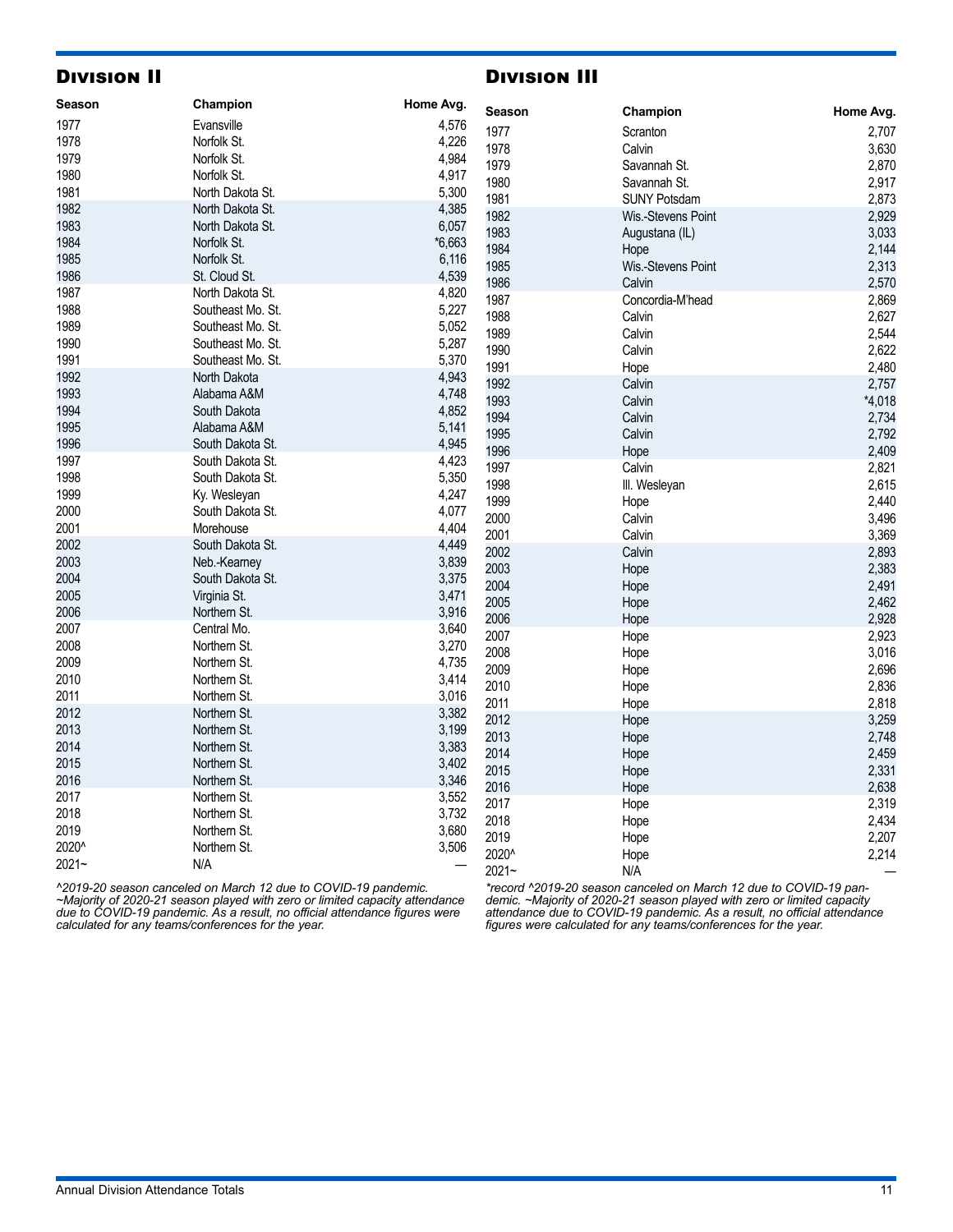# <span id="page-11-0"></span>ANNUAL NCAA TOURNAMENT ATTENDANCE

| ır<br>, , |  |
|-----------|--|
|           |  |

#### Division I

|        |                 |                   |         | 1997                  |
|--------|-----------------|-------------------|---------|-----------------------|
| Season | <b>Sessions</b> | <b>Attendance</b> | Average | 1998                  |
| 1939   | 5               | 15,025            | 3,005   | 1999                  |
| 1940   | 5               | 36,880            | 7,376   | 2000                  |
| 1941   | 5               | 48,055            | 9,611   | 2001                  |
| 1942   | 5               | 24,372            | 4,874   | 2002                  |
| 1943   | 5               | 56,876            | 11,375  | 2003                  |
| 1944   | 5               | 59,369            | 11,874  | 2004                  |
| 1945   | 5               | 67,780            | 13,556  | 2005                  |
| 1946   | 5               | 73,116            | 14,623  | 2006                  |
| 1947   | 5               | 72,959            | 14,592  | 2007                  |
| 1948   | 5               | 72,523            | 14,505  | 2008                  |
| 1949   | 5               | 66,077            | 13,215  | 2009                  |
| 1950   | 5               | 75,464            | 15,093  | 2010                  |
| 1951   | 9               | 110,645           | 12,294  | 2011                  |
| 1952   | 10              | 115,712           | 11,571  | 2012                  |
| 1953   | 14              | 127,149           | 9,082   | 2013                  |
| 1954   | 15              | 115,391           | 7,693   | 2014                  |
| 1955   | 15              | 116,983           | 7,799   | 2015                  |
| 1956   | 15              | 132,513           | 8,834   | 2016                  |
| 1957   | 14              | 108,891           | 7,778   | 2017                  |
| 1958   | 14              | 176,878           | 12,634  | 2018                  |
| 1959   | 14              | 161,809           | 11,558  | 2019                  |
| 1960   | 16              | 155,491           | 9,718   | 2020^                 |
| 1961   | 14              | 169,520           | 12,109  | 2021~                 |
| 1962   | 14              | 177,469           | 12,676  | ^2019-20              |
| 1963   | 14              | 153,065           | 10,933  | ~Majority             |
| 1964   | 14              | 140,790           | 10,056  | due to C<br>calculate |
| 1965   | 13              | 140,673           | 10,821  |                       |
| 1966   | 13              | 140,925           | 10,840  | Divis                 |
| 1967   | 14              | 159,570           | 11,398  |                       |
| 1968   | 14              | 160,888           | 11,492  | Season                |
| 1969   | 15              | 165,712           | 11,047  | 1977                  |
| 1970   | 16              | 146,794           | 9,175   | 1978                  |
| 1971   | 16              | 207,200           | 12,950  | 1979                  |
| 1972   | 16              | 147,304           | 9,207   | 1980                  |
| 1973   | 16              | 163,160           | 10,198  | 1981                  |
| 1974   | 16              | 154,112           | 9,632   | 1982                  |
| 1975   | 18              | 183,857           | 10,214  | 1983                  |
| 1976   | 18              | 202,502           | 11,250  | 1984                  |
| 1977   | 18              | 241,610           | 13,423  | 1985                  |
| 1978   | 18              | 227,149           | 12,619  | 1986                  |
| 1979   | 22              | 262,101           | 11,914  | 1987                  |
| 1980   | 26              | 321,260           | 12,356  | 1988                  |
| 1981   | 26              | 347,414           | 13,362  | 1989                  |
| 1982   | 26              | 427,251           | 16,433  | 1990                  |
| 1983   | 28              | 364,356           | 13,013  | 1991                  |
| 1984   | 28              | 397,481           | 14,196  | 1992                  |
| 1985   | 34              | 422,519           | 12,427  | 1993                  |
| 1986   | 34              | 499,704           | 14,697  | 1994                  |
| 1987   | 34              | 654,744           | 19,257  | 1995                  |
| 1988   | 34              | 558,998           | 16,441  | 1996                  |
| 1989   | 34              | 613,242           | 18,037  | 1997                  |
| 1990   | 34              | 537,138           | 15,798  | 1998                  |
| 1991   | 34              | 665,707           | 19,580  | 1999                  |
| 1992   | 34              | 580,462           | 17,072  | 2000                  |
| 1993   | 34              | 707,719           | 20,815  | 2001                  |
| 1994   | 34              | 578,007           | 17,000  | 2002                  |
| 1995   | 34              | 539,440           | 15,866  | 2003                  |

| 1996     | 34 | 643,290  | 18,920  |
|----------|----|----------|---------|
| 1997     | 34 | 634,584  | 18,664  |
| 1998     | 34 | 682,530  | 20,074  |
| 1999     | 34 | 720,685  | 21,197  |
| 2000     | 34 | 638,577  | 18,782  |
| 2001     | 35 | 596,075  | 17,031  |
| 2002     | 35 | 720,433  | 20,584  |
| 2003     | 35 | 715,080  | 20,431  |
| 2004     | 35 | 716,899  | 20,483  |
| 2005     | 35 | 689,317  | 19,695  |
| 2006     | 35 | 670,254  | 19,150  |
| 2007     | 35 | 696,992  | 19,914  |
| 2008     | 35 | 763,607  | 21,817  |
| 2009     | 35 | 708,296  | 20,237  |
| 2010     | 35 | 706,246  | 20,178  |
| 2011     | 36 | 690,679  | 19,186  |
| 2012     | 36 | 717,185  | 19,922  |
| 2013     | 36 | *800,377 | *22,233 |
| 2014     | 36 | 739,189  | 20,533  |
| 2015     | 36 | 739,798  | 20,550  |
| 2016     | 36 | 703,854  | 19,552  |
| 2017     | 36 | 720,449  | 20,103  |
| 2018     | 36 | 692,859  | 19,246  |
| 2019     | 36 | 688,753  | 19,132  |
| 2020^    |    |          |         |
| $2021 -$ | 65 | 173,592  | 2,671   |
|          |    |          |         |

**Season Sessions Attendance Average**

*^2019-20 season canceled on March 12 due to COVID-19 pandemic. ~Majority of 2020-21 season played with zero or limited capacity attendance due to COVID-19 pandemic. As a result, no official attendance figures were calculated for any teams/conferences for the year.*

#### Division II

| Season       | <b>Sessions</b> | <b>Attendance</b> | Average        |
|--------------|-----------------|-------------------|----------------|
| 1977         | 22              | *87,602           | *3,982         |
| 1978         | 22              | 83,058            | 3,775          |
| 1979         | 22              | 66,446            | 3,020          |
| 1980         | 22              | 50,649            | 2,302          |
| 1981         | 22              | 69,470            | 3,158          |
| 1982         | 22              | 67,925            | 3,088          |
| 1983         | 22              | 70,335            | 3,197          |
| 1984         | 22              | 81,388            | 3,699          |
| 1985         | 22              | 81,476            | 3,703          |
| 1986         | 22              | 71,083            | 3,231          |
| 1987         | 22              | 77,934            | 3,542          |
| 1988         | 22              | 72,462            | 3,294          |
| 1989         | 20              | 69,008            | 3,450          |
| 1990         | 20              | 64,212            | 3,211          |
| 1991         | 20              | 59,839            | 2,992          |
| 1992         | 20              | 60,629            | 3,031          |
| 1993         | 20              | 56,125            | 2,806          |
| 1994         | 20              | 60,511            | 3,026          |
| 1995<br>1996 | 36<br>28        | 86,767<br>65,882  | 2,410<br>2,353 |
| 1997         | 28              | 66,626            | 2,380          |
| 1998         | 28              | 59,946            | 2,141          |
| 1999         | 28              | 49,144            | 1,755          |
| 2000         | 28              | 50,130            | 1,790          |
| 2001         | 28              | 60,418            | 2,158          |
| 2002         | 28              | 60,258            | 2,152          |
| 2003         | 36              | 51,054            | 1,418          |
|              |                 |                   |                |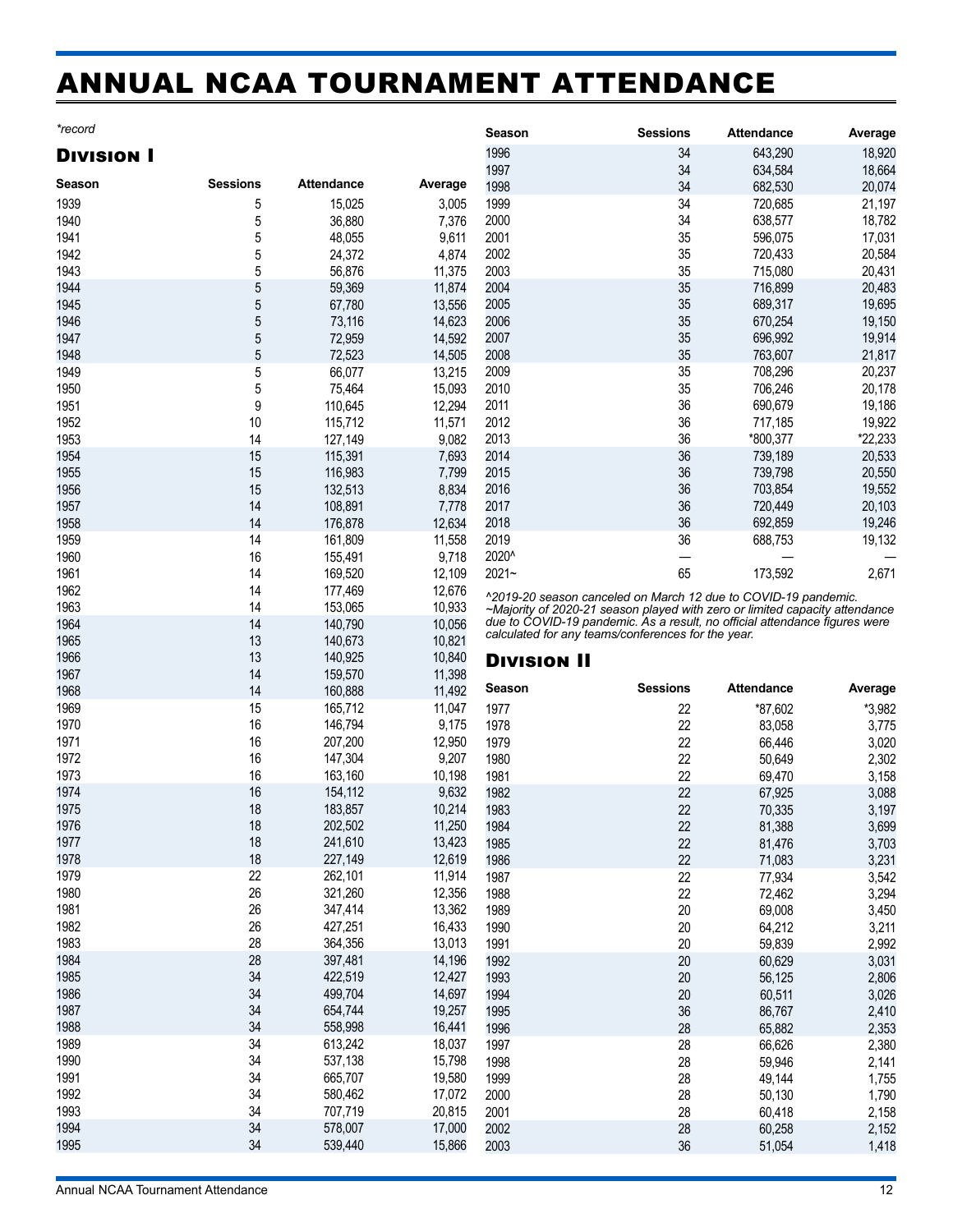| Season | <b>Sessions</b> | <b>Attendance</b> | Average |
|--------|-----------------|-------------------|---------|
| 2004   | 36              | 41,126            | 1,142   |
| 2005   | 36              | 51,896            | 1,442   |
| 2006   | 36              | 60,640            | 1,684   |
| 2007   | 36              | 76,073            | 2,113   |
| 2008   | 36              | 75,225            | 2,090   |
| 2009   | 37              | 83,224            | 2,249   |
| 2010   | 37              | 62,553            | 1,691   |
| 2011   | 36              | 57,522            | 1,598   |
| 2012   | 36              | 70,468            | 1,957   |
| 2013   | 36              | 56,590            | 1,572   |
| 2014   | 36              | 46,036            | 1,279   |
| 2015   | 28              | 48,415            | 1,729   |
| 2016   | 36              | 55,482            | 1,541   |
| 2017   | 36              | 63,378            | 1,760   |
| 2018   | 36              | 55,312            | 1,536   |
| 2019   | 37              | 59,205            | 1,600   |
| 2020^  |                 |                   |         |
| 2021~  | 28              | 14.307            | 511     |

*^2019-20 season canceled on March 12 due to COVID-19 pandemic. ~Majority of 2020-21 season played with zero or limited capacity attendance due to COVID-19 pandemic. As a result, no official attendance figures were calculated for any teams/conferences for the year.*

#### Division III

| Season | Sess. | Attend. | P/G Avg. |
|--------|-------|---------|----------|
| 1977   | 21    | 38,881  | 1,851    |
| 1978   | 21    | 37,717  | 1,796    |
| 1979   | 22    | 43,850  | 1,993    |
| 1980   | 22    | 46,518  | 2,114    |
| 1981   | 22    | 58,432  | *2,656   |
| 1982   | 22    | 44,973  | 2,044    |
| 1983   | 22    | 51,093  | 2,322    |
| 1984   | 22    | 42,152  | 1,916    |
| 1985   | 22    | 39,154  | 1,780    |
| 1986   | 22    | 53,500  | 2,432    |
| 1987   | 22    | 48,150  | 2,189    |
| 1988   | 22    | 43,787  | 1,990    |
| 1989   | 28    | 49,301  | 1,761    |
| 1990   | 26    | 50,527  | 1,943    |
| 1991   | 34    | 56,942  | 1,675    |
| 1992   | 34    | 65,257  | 1,919    |
| 1993   | 34    | 49,675  | 1,461    |
| 1994   | 34    | 54,848  | 1,613    |
| 1995   | 59    | 88,684  | 1,503    |
| 1996   | 58    | 87,437  | 1,508    |
| 1997   | 58    | 70,647  | 1,218    |
| 1998   | 42    | 63,330  | 1,508    |
| 1999   | 42    | 53,928  | 1,284    |
| 2000   | 42    | 62,527  | 1,489    |
| 2001   | 42    | 77,110  | 1,836    |
| 2002   | 46    | 74,437  | 1,618    |
| 2003   | 42    | 66,379  | 1,580    |
| 2004   | 42    | 66,693  | 1,588    |
| 2005   | 42    | 64,289  | 1,531    |
| 2006   | 42    | *99,394 | 2,367    |
| 2007   | 42    | 60,619  | 1,443    |
| 2008   | 42    | 54,231  | 1,291    |
| 2009   | 42    | 50,563  | 1,204    |
| 2010   | 42    | 49,286  | 1,173    |
| 2011   | 42    | 61,506  | 1,464    |
| 2012   | 44    | 59,492  | 1,352    |
| 2013   | 58    | 88,702  | 1,529    |
| 2014   | 34    | 43,095  | 1,268    |
| 2015   | 42    | 48,360  | 1,151    |

| 2016     | 42 | 49.719 | 1,183 |
|----------|----|--------|-------|
| 2017     | 42 | 49.175 | 1,170 |
| 2018     | 42 | 47,734 | 1.137 |
| 2019     | 42 | 50,723 | 1,208 |
| 2020^    | 24 | 28.641 | 1,245 |
| $2021 -$ |    |        |       |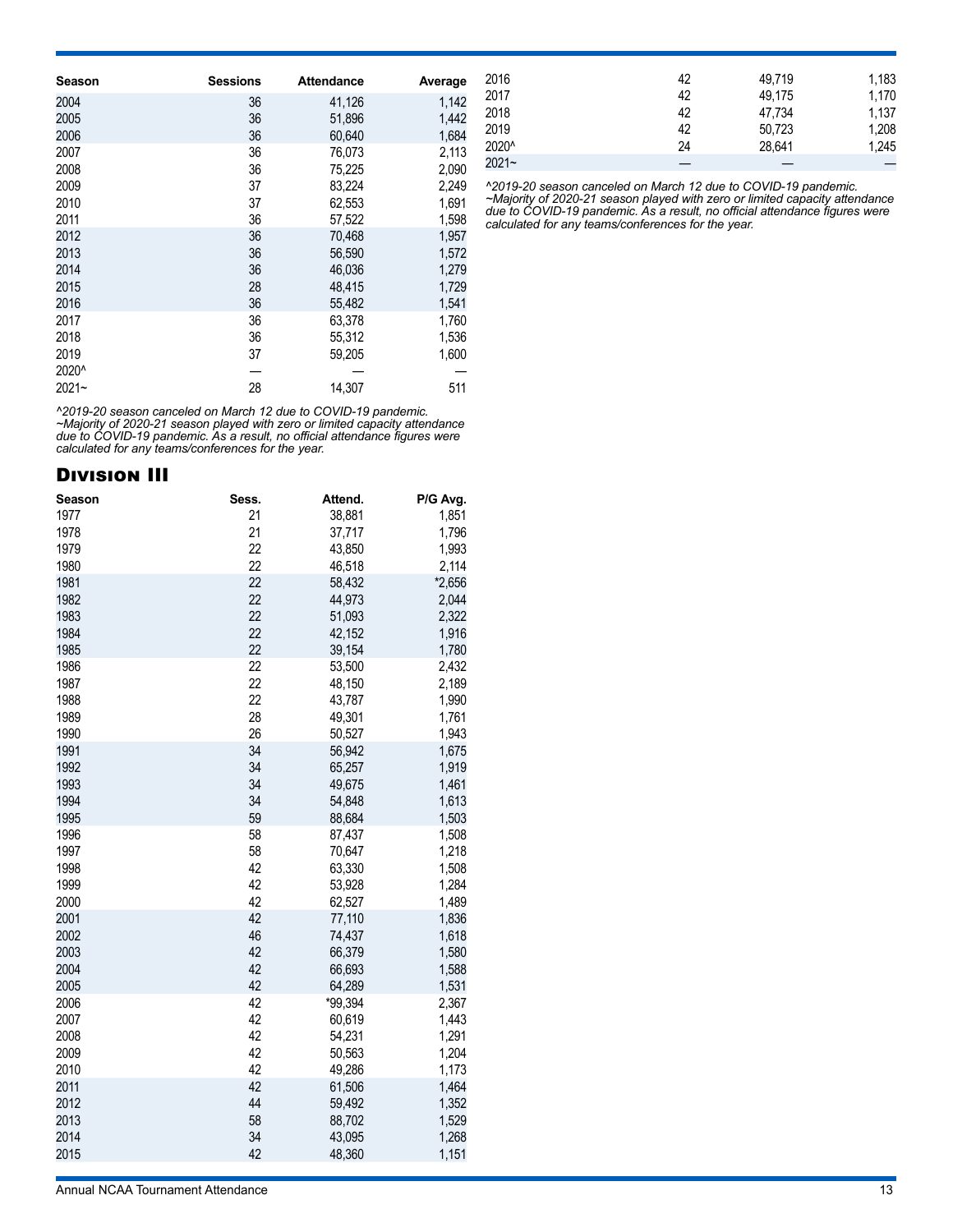# <span id="page-13-0"></span>ATTENDANCE RECORDS

# DIVISION I ATTENDANCE RECORDS

Box scores are used for attendance figures, which could be calculated by tickets bought, turnstile, scan, stub count or other methods.

#### Single Game

79,444—UConn (63) vs. Florida (53) and Kentucky (74) vs. Wisconsin (73), Apr. 5, 2014, at AT&T Stadium, Arlington, TX (NCAA national semifinals)

#### Single Game, Regular Season

78,129—Kentucky (79) vs. Michigan St. (74), Dec. 13, 2003, at Ford Field, Detroit (regular-season game)

#### Home Court, Single Game

35,642—Duke (75) at Syracuse (65), Feb. 23, 2019, Carrier Dome, Syracuse, NY

#### **HOME-COURT TOTAL, SEASON**

537,949—Syracuse, 1989 (19 games)

#### Home-Court Average, Season

29,918—Syracuse, 1990 (478,686 in 16 games at Carrier Dome)

#### Full-Season Total, All Games

*(home, road, neutral, tournaments)* 922,653—Kentucky, 2014 (40 games)

#### Full-Season Average, All Games

*(home, road, neutral, tournaments)* 23,066—Kentucky, 2014 (922,653 in 40 games)

#### Top Attendance Games

| <b>Attendance Game(s)</b> |                                                                                 | <b>Date</b>   | <b>Tournament Round (if applicable)Site</b> |                                             |
|---------------------------|---------------------------------------------------------------------------------|---------------|---------------------------------------------|---------------------------------------------|
| 79.444                    | UConn (63) vs. Florida (53) and<br>Kentucky (74) vs. Wisconsin (73)             | April 5, 2014 | NCAA national semifinals                    | AT&T Stadium, Arlington, TX                 |
| 79,238                    | UConn (60 vs. Kentucky (54)                                                     | April 7, 2014 | NCAA national final                         | AT&T Stadium, Arlington, TX                 |
| 78.129                    | Kentucky (79) vs. Michigan St. (74)                                             | Dec. 13, 2003 |                                             | Ford Field, Detroit                         |
| 77,612                    | Gonzaga (77) vs. South Carolina (73) and<br>North Carolina (77) vs. Oregon (76) | April 1, 2017 | NCAA national semifinal                     | University of Phoenix Stadium, Glendale, AZ |
| 76,168                    | North Carolina (71) vs. Gonzaga (65)                                            | April 3, 2017 | NCAA national final                         | University of Phoenix Stadium, Glendale, AZ |
| 75,505                    | Villanova (95) vs. Oklahoma (51) and<br>North Carolina (83) vs. Syracuse (66)   | April 2, 2016 | NCAA national semifinal                     | NRG Stadium. Houston                        |
| 75,421                    | Butler (70) vs. VCU (62) and<br>Connecticut (56) vs. Kentucky (55)              | April 2, 2011 | NCAA national semifinals                    | <b>Reliant Stadium, Houston</b>             |
| 75.350                    | Michigan (61) vs. Syracuse (56) and<br>Louisville (72) vs. Wichita St. (68)     | April 6, 2013 | NCAA national semifinals                    | Georgia Dome, Atlanta                       |
| 74,340                    | Villanova (77) vs. North Carolina (74)                                          | April 4, 2016 | NCAA national final                         | NRG Stadium. Houston                        |
| 74,326                    | Louisville (82) vs. Michigan (76)                                               | April 8, 2013 | NCAA national final                         | Georgia Dome, Atlanta                       |

#### Top Regular-Season Games

| <b>Attendance Game(s)</b> |                                                                            | <b>Date</b>   | <b>Site</b>                      |
|---------------------------|----------------------------------------------------------------------------|---------------|----------------------------------|
| 78,129                    | Kentucky (79) vs. Michigan St. (74)                                        | Dec. 13, 2003 | Ford Field, Detroit              |
| 68,112                    | LSU (87) vs. Notre Dame (64)                                               | Jan. 20, 1990 | Louisiana Superdome, New Orleans |
| 66,144                    | LSU (82) vs. Georgetown (80)                                               | Jan. 28, 1989 | Louisiana Superdome, New Orleans |
| 61,304                    | LSU (84) vs. Texas (83)                                                    | Jan. 3, 1992  | Louisiana Superdome, New Orleans |
| 52,693                    | Houston (71) vs. UCLA (69)                                                 | Jan. 20, 1968 | Astrodome, Houston               |
| 45.214                    | Louisville (101) vs. Indiana (79) and<br>Notre Dame (81) vs. Kentucky (65) | Dec. 3. 1988  | RCA Dome, Indianapolis           |
| 43,601                    | Notre Dame (69) vs. Louisville (54) and<br>Kentucky (82) vs. Indiana (76)  | Dec. 5, 1987  | RCA Dome, Indianapolis           |
| 41.071                    | Kentucky (89) vs. Indiana (82)                                             | Dec. 2, 1995  | RCA Dome, Indianapolis           |
| 40,128                    | Louisville (84) vs. Notre Dame (73) and<br>Indiana (71) vs. Kentucky (69)  | Dec. 2, 1989  | RCA Dome, Indianapolis           |